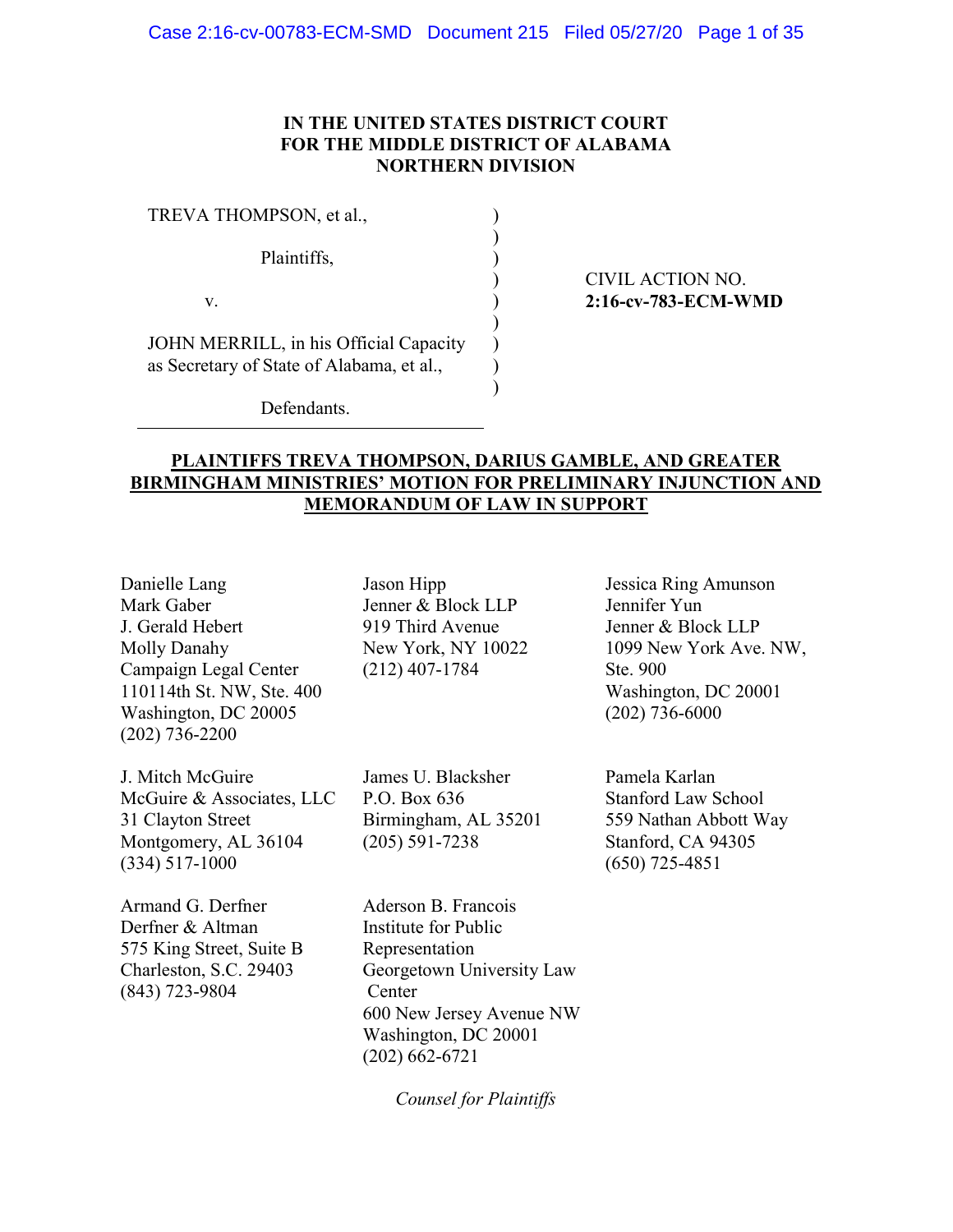# TABLE OF CONTENTS

|      |                                                                          | A. Alabama Denies Rights Restoration to Citizens on the Basis of Wealth. 2                                                                                                                                                |  |
|------|--------------------------------------------------------------------------|---------------------------------------------------------------------------------------------------------------------------------------------------------------------------------------------------------------------------|--|
|      |                                                                          | B. Plaintiffs Thompson and Gamble Are Alabama Citizens Who Cannot Vote<br>Because They Cannot Afford to Pay in Full their Outstanding LFOs3                                                                               |  |
|      |                                                                          | C. Plaintiff Greater Birmingham Ministries Expends Significant Resources<br>Helping Alabama Citizens with Felony Convictions Determine if They are<br>Eligible To Vote Only to Conclude Their Outstanding LFOs Disqualify |  |
|      |                                                                          |                                                                                                                                                                                                                           |  |
|      | Ε.                                                                       | Many Alabama Citizens with Outstanding LFOs Cannot Afford To Pay                                                                                                                                                          |  |
|      | F.                                                                       |                                                                                                                                                                                                                           |  |
|      | G.                                                                       |                                                                                                                                                                                                                           |  |
|      | Η.                                                                       |                                                                                                                                                                                                                           |  |
|      | I.                                                                       |                                                                                                                                                                                                                           |  |
|      |                                                                          |                                                                                                                                                                                                                           |  |
|      |                                                                          |                                                                                                                                                                                                                           |  |
| I.   | Plaintiffs Are Likely To Succeed on Their Claim that the LFO Requirement |                                                                                                                                                                                                                           |  |
|      |                                                                          | A. Jones Controls this Case and Requires Judgment in Plaintiffs' Favor on their                                                                                                                                           |  |
|      |                                                                          | B. The Eleventh Circuit's Analysis in <i>Jones</i> Controls this Case and Requires<br>Relief in Favor of Plaintiffs on their Wealth Discrimination Claim. 19                                                              |  |
|      | C.                                                                       | Jones Forecloses Defendants' Argument that Alabama's Discretionary                                                                                                                                                        |  |
| II.  |                                                                          |                                                                                                                                                                                                                           |  |
| III. |                                                                          |                                                                                                                                                                                                                           |  |
| IV.  |                                                                          |                                                                                                                                                                                                                           |  |
|      |                                                                          |                                                                                                                                                                                                                           |  |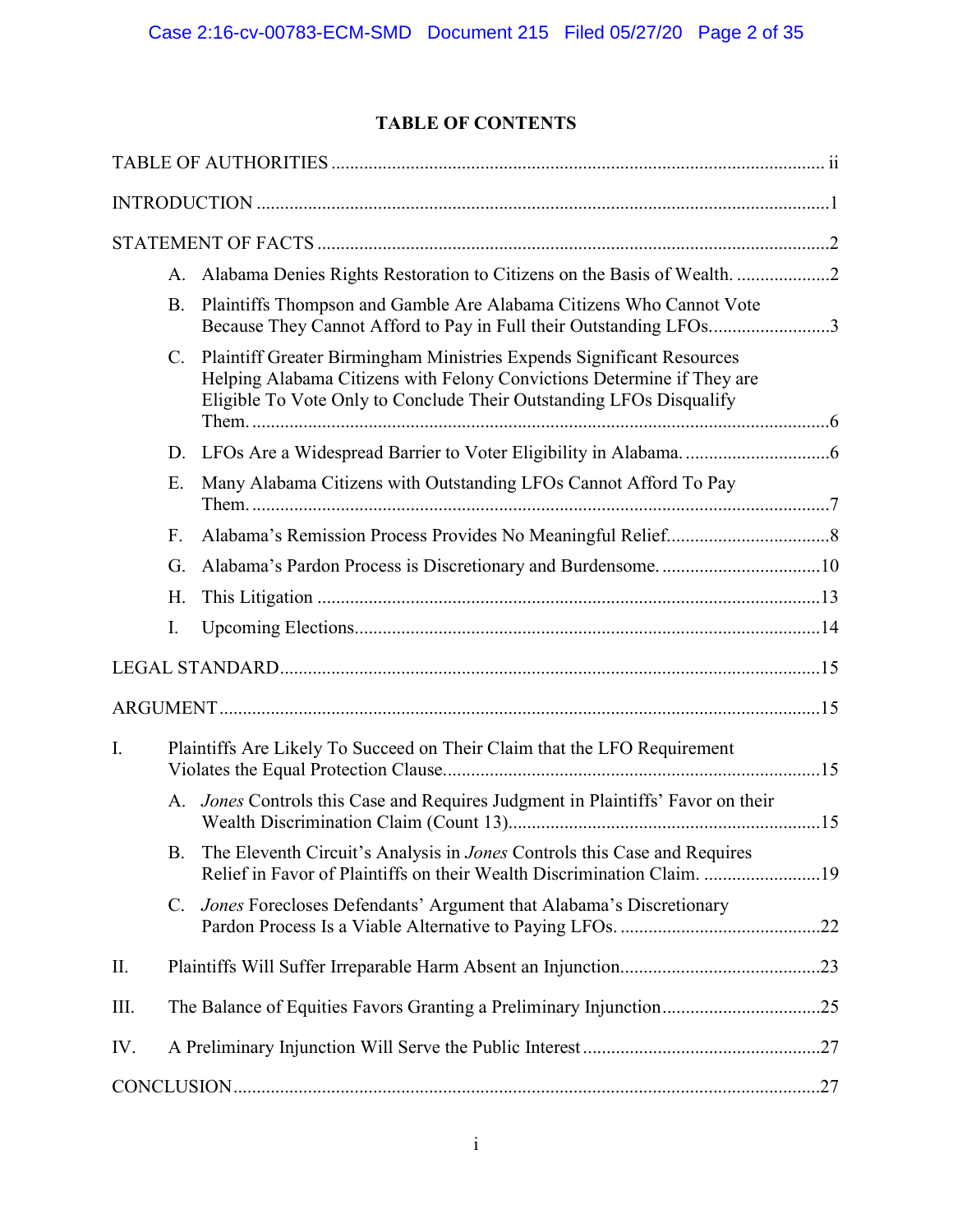# TABLE OF AUTHORITIES

| Georgia Coalition for People's Agenda, Inc. v. Kemp, 347 F. Supp. 3d 1251 (N.D. Ga.     |
|-----------------------------------------------------------------------------------------|
| Harper v. Virginia State Board of Elections, 383 U.S. 663 (1966)17, 21, 25              |
| Jones v. DeSantis, No. 4:19-cv-300, Slip Op., (N.D. Fla. May 24, 2020) 1, 19, 26        |
|                                                                                         |
| League of Women Voters of Florida, Inc., v. Detzner, 314 F. Supp. 3d 1205 (N.D. Fla.    |
| League of Women Voters of Florida v. Browning, 863 F. Supp. 2d 1155 (N.D. Fla. 2012) 27 |
| League of Women Voters of Florida v. Cobb, 447 F. Supp. 2d 1314 (S.D. Fla. 2006)25      |
| League of Women Voters of North Carolina v. North Carolina, 769 F.3d 224 (4th Cir.      |
| League of Women Voters of United States v. Newby, 838 F.3d 1 (D.C. Cir. 2016)           |
|                                                                                         |
|                                                                                         |
|                                                                                         |
|                                                                                         |
| <b>CONSTITUTIONAL PROVISIONS AND STATUTES</b>                                           |
|                                                                                         |
|                                                                                         |
|                                                                                         |
|                                                                                         |
|                                                                                         |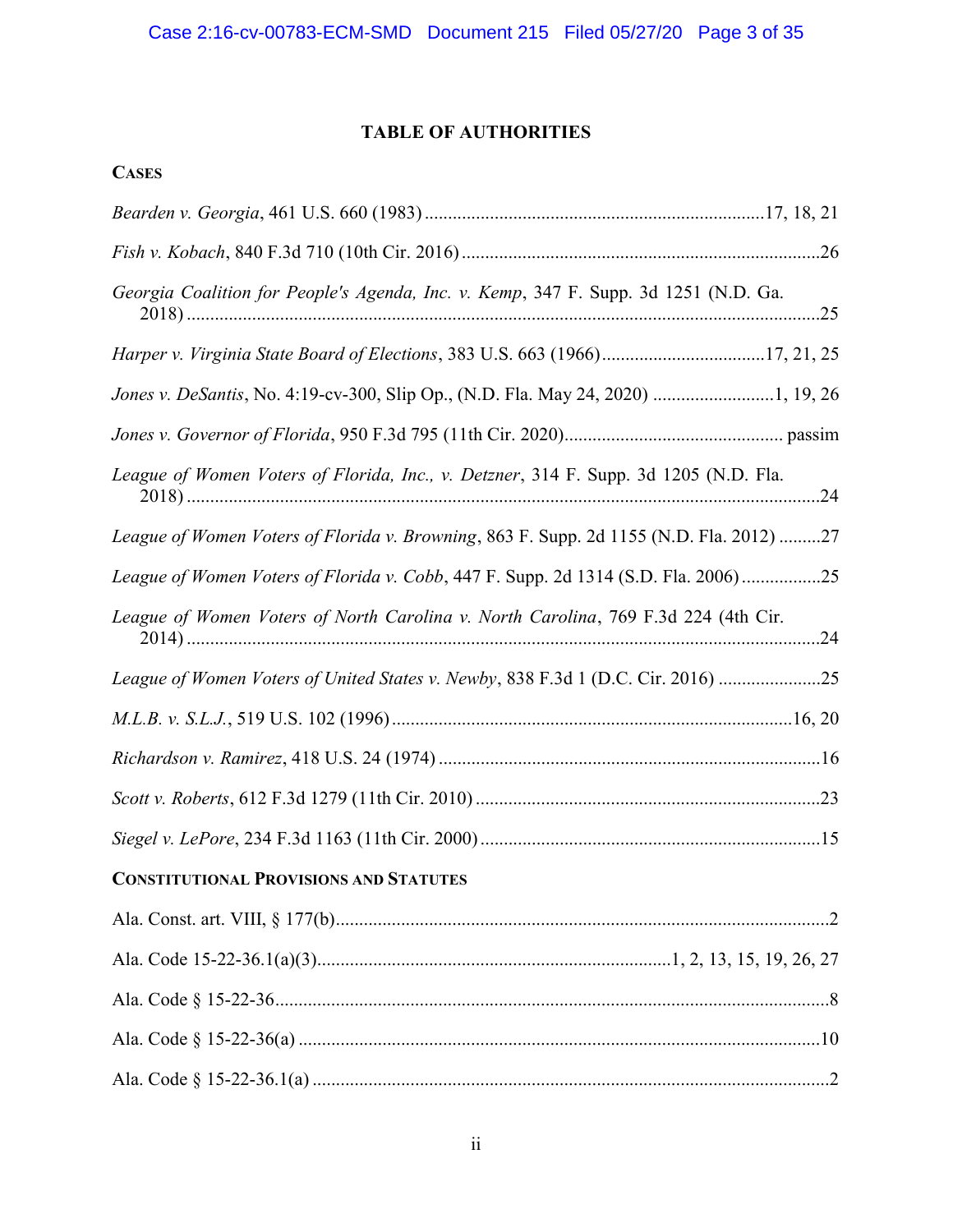# **OTHER AUTHORITIES**

| 2020 Alabama Voter Guide, Alabama Secretary of State, https://www.sos.alabama.gov/                                                                                            |  |
|-------------------------------------------------------------------------------------------------------------------------------------------------------------------------------|--|
| 2020 Election Information, Alabama Secretary of State, https://www.sos.alabama.gov/<br>alabama-votes/voter/election-information/2020 (last visited Apr. 15, 2020)14           |  |
| Alabama Board of Pardons and Paroles Rules, Regulations, and Procedures, art. 8.7,<br>https://paroles.alabama.gov/wp-content/uploads/Operating Rules.pdf 10                   |  |
| Foster Cook, The Burden of Criminal Justice Debt in Alabama: 2014 Participant Self-<br>Report Survey (2014), https://www.prisonpolicy.org/scans/uabtasc/the burden            |  |
| Pardon Results - Current Year, Alabama Bureau of Pardons and Paroles, https://paroles.<br>alabama.gov/hearing-information/pardon-results-current-year/ (last visited Apr. 29, |  |
| Pardon Results – Previous Year, Year of 2019, Alabama Bureau of Pardons and Paroles,<br>https://paroles.alabama.gov/hearing-information/pardon-results-previous-year/ (last   |  |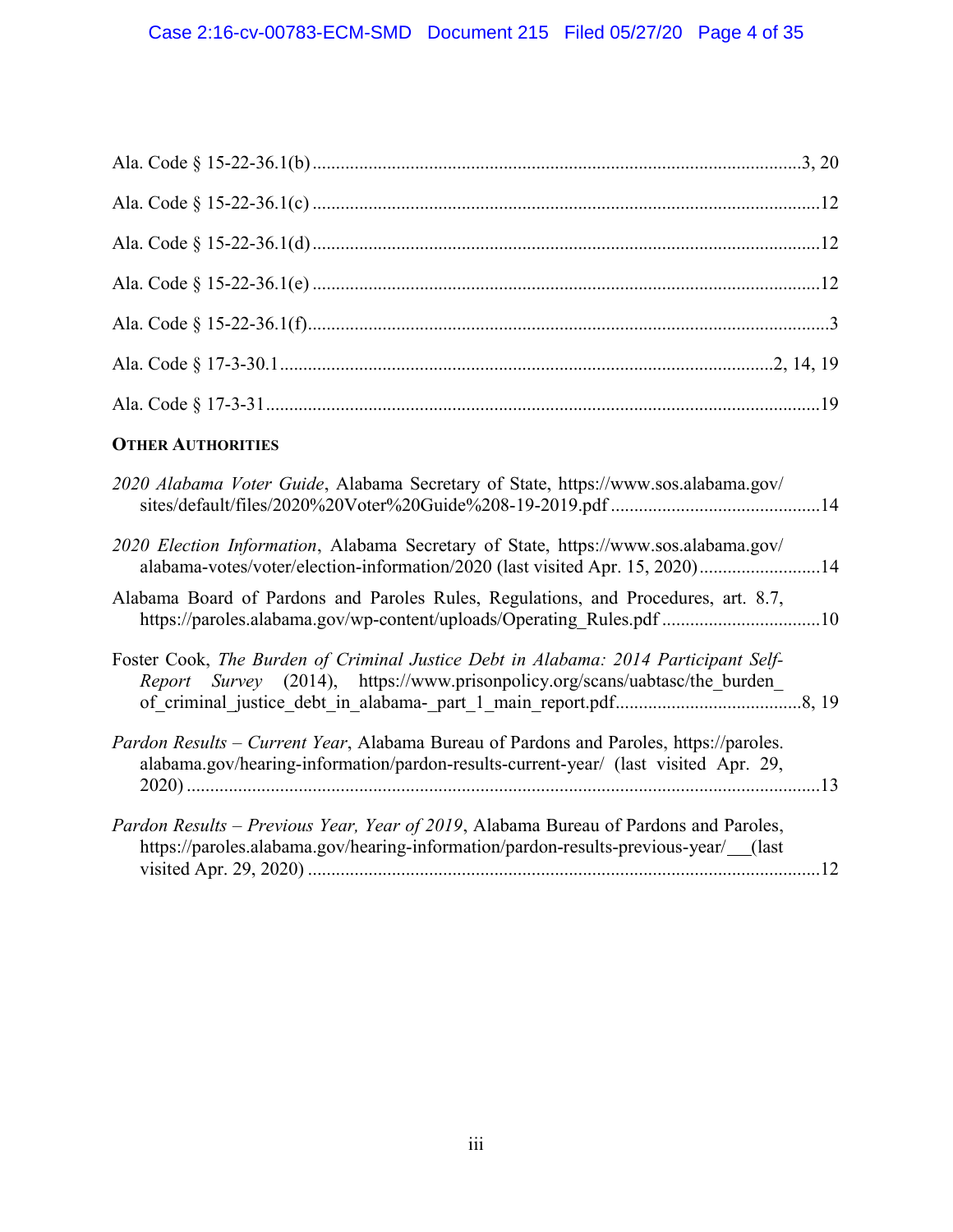### INTRODUCTION

Alabama's procedure for re-enfranchising citizens previously disqualified by a felony conviction discriminates between citizens who are able to pay in full their legal financial obligations ("LFOs") and those who cannot afford to do so. Only those who have paid LFOs in full are eligible to obtain a Certificate of Eligibility to Register to Vote ("CERV"). Ala. Code § 15-22-36.1(a)(3). Alabama law makes no exception for those genuinely unable to pay their LFOs. Id. Under the Eleventh Circuit's decision in *Jones v. Governor of Florida*, 950 F.3d 795 (11th Cir. 2020), which struck down a similar scheme in Florida, Alabama's "pay-to-vote" procedure for restoring voting rights violates the Equal Protection Clause of the Fourteenth Amendment. See Jones v. DeSantis, No. 4:19-cv-300, Slip Op. at 2 (N.D. Fla. May 24, 2020). Because that violation will cause immediate and irreparable harm to Alabama voters who cannot obtain a CERV prior to the August and November 2020 elections solely due to their financial resources, and because the balance of equities and the public interest favor Plaintiffs, preliminary injunctive relief is warranted.

Under Jones, Plaintiffs are likely to succeed on their Equal Protection wealth discrimination claim (Count 13). Although Defendants have claimed that Jones was "wrongly decided" and have expressed their wish that the Eleventh Circuit's decision "*hopefully* will be corrected," Doc. 209 at 8-10 (emphasis in original), the Eleventh Circuit denied en banc review. After a trial on the merits, the district court has reaffirmed the central holding in Jones. Slip Op. at 39 ("Jones thus settles the question whether the pay-to-vote system, as applied to citizens who are genuinely unable to pay their LFOs, survives heightened scrutiny. It does not."). Thus, Jones squarely controls this case. Citizens like Plaintiffs Treva Thompson and Darius Gamble, who cannot afford to pay their LFOs in full before the upcoming elections, will suffer irreparable injury because they are unconstitutionally denied their right to vote on the basis of wealth. Absent this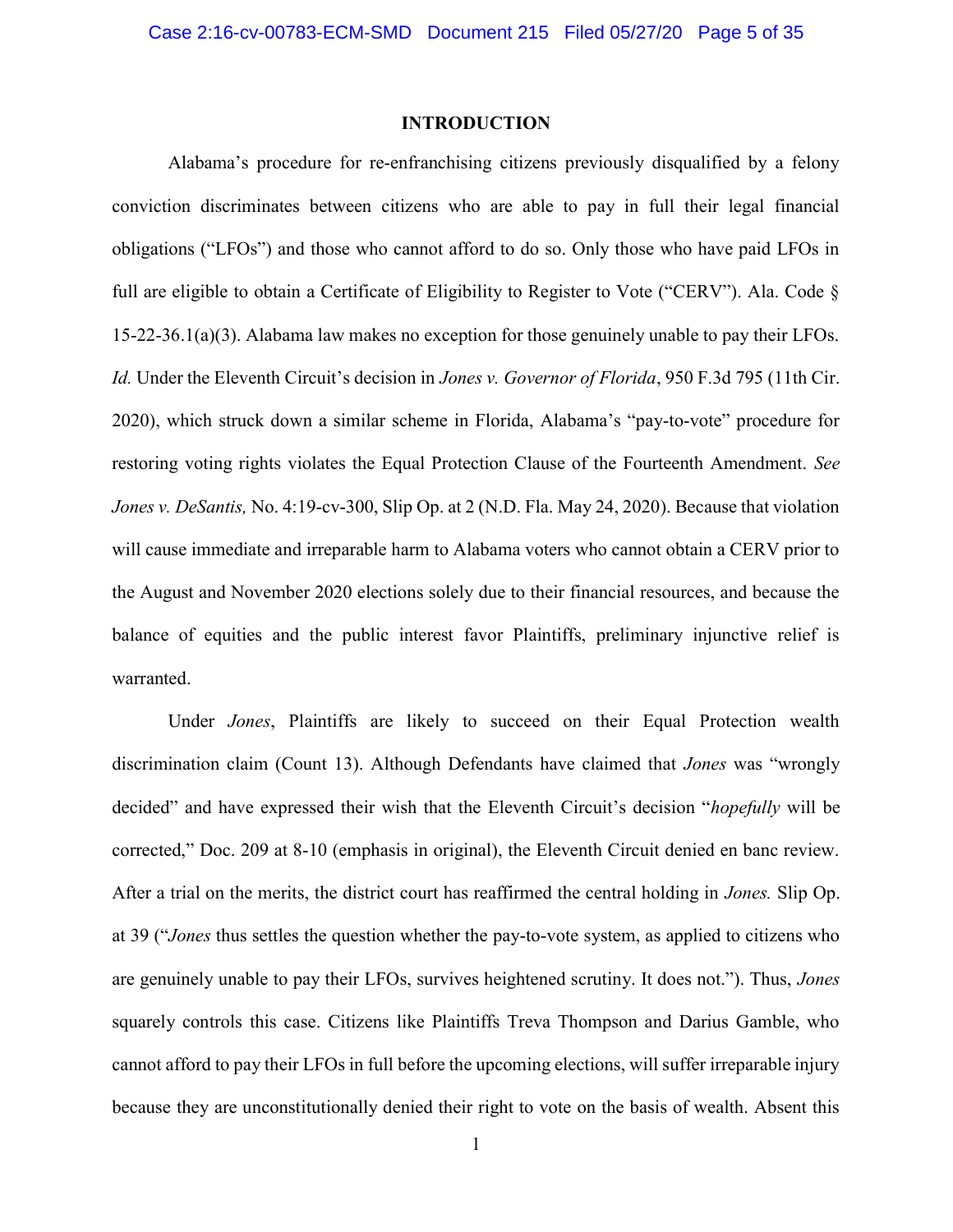Court's intervention, Alabama's denial of CERVs to those who are genuinely unable to pay their LFOs will unconstitutionally disenfranchise countless Alabama citizens in this year's elections in contravention of controlling Eleventh Circuit precedent.

# STATEMENT OF FACTS

### A. Alabama Denies Rights Restoration to Citizens on the Basis of Wealth.

Alabama's Constitution renders any "person convicted of a felony involving moral turpitude" ineligible for voting "until restoration of civil and political rights." Ala. Const. art. VIII, § 177(b). Restoration of voting rights, however, depends upon the wealth of the applicant.

The process for individuals with felony convictions to obtain restoration of their voting rights is laid out in Section 15-22-36.1 of the Alabama Code. A person with a disqualifying felony<sup>1</sup> may apply to the Alabama Board of Pardons and Paroles (the "Board") for a CERV. Ala. Code § 15-22-36.1(a). The Board must grant a CERV if a person has completed their entire disqualifying felony sentence, including any probation or parole; has no pending felony charges; and has "paid all fines, court costs, fees, and victim restitution ordered by the sentencing court at the time of sentencing on disqualifying cases."<sup>2</sup> Ala. Code § 15-22-36.1(a)(3); see also Mot. to Dismiss at 31 (Doc. 80).

<sup>&</sup>lt;sup>1</sup> Not all felony convictions in Alabama are disenfranchising. Only people with felony convictions "involving moral turpitude" lose their right to vote upon conviction. Ala. Const. art. VIII sec. 177. In 2017, the Alabama legislature enacted a list of specific convictions that are disqualifying under this standard. See Ala. Code § 17-3-30.1. In this brief, "disqualifying felony" refers to any felony listed in Section 17-3-30.

<sup>&</sup>lt;sup>2</sup> Although the statute now makes clear that only LFOs imposed at the time of sentencing on disqualifying convictions are technically disqualifying, as a practical matter, payments are not ordinarily applied to disqualifying LFOs first. Thus, individuals can find themselves paying significant sums toward their total LFOs without seeing any reduction in the LFOs that disqualify them from voting. Only at the time of application for a CERV—after completion of sentence may someone request that future payments be applied to their disqualifying LFOs directly. This only occurs if someone knows to ask for the "request to reprioritize costs" form and the court so orders. See Ex. 1.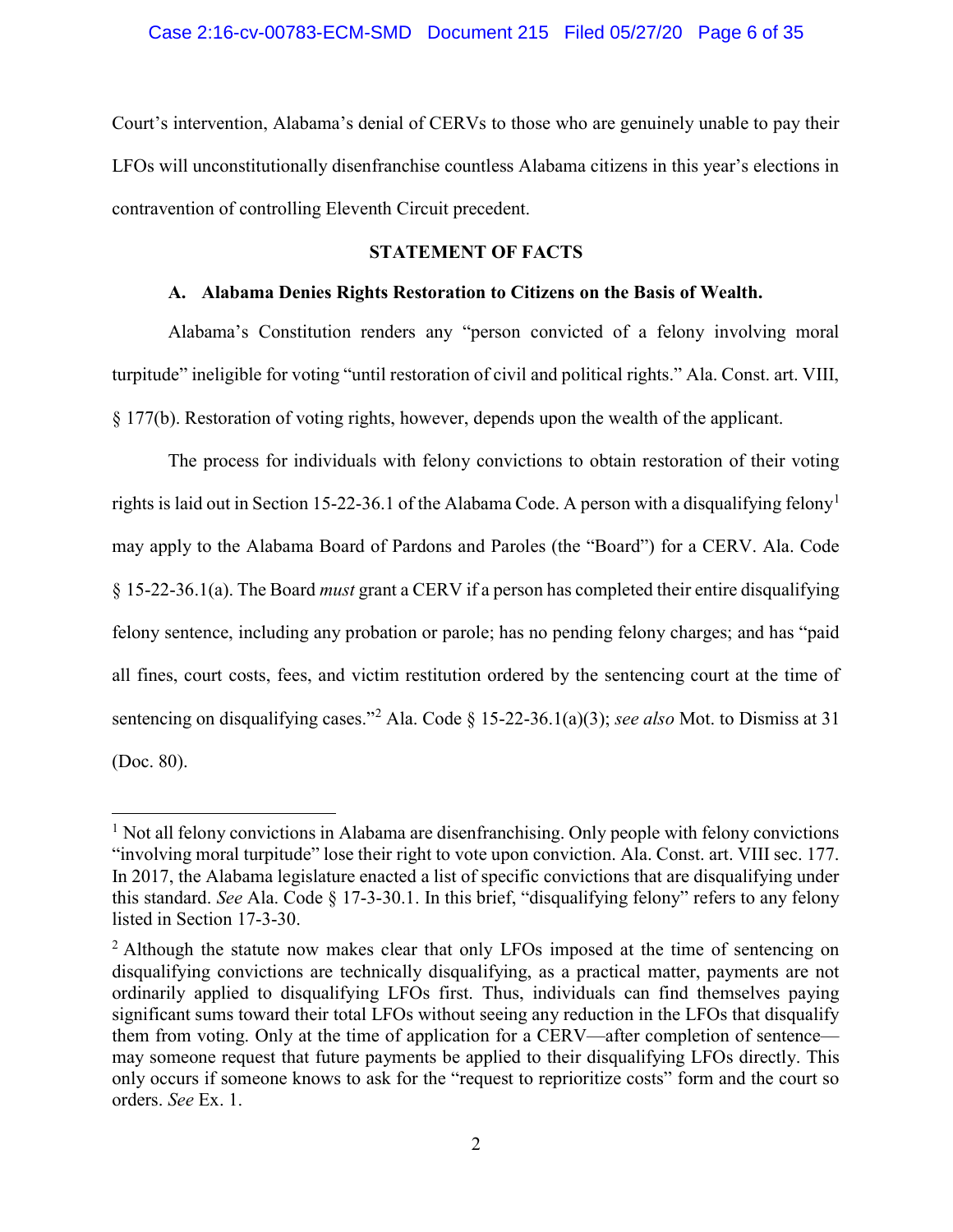#### Case 2:16-cv-00783-ECM-SMD Document 215 Filed 05/27/20 Page 7 of 35

The requirement of paying all fines, costs, and fees is mandatory, and the Board cannot issue a CERV if that requirement is not met. Ala. Code  $\S$  15-22-36.1(f). If the applicant satisfies "all of the requirements," including payment of LFOs, then receipt of a CERV is automatic; the Board must issue a CERV. Ala. Code  $\S$  15-22-36.1(b). Lack of funds to pay the debt is not an excuse: the Board does not consider an applicant's ability to pay LFOs when determining whether to grant or deny a CERV application. See Ex. 2, State Defendants' Objections and Responses to Plaintiffs' First Set of Requests for Admission at 29-30.

## B. Plaintiffs Thompson and Gamble Are Alabama Citizens Who Cannot Vote Because They Cannot Afford to Pay in Full their Outstanding LFOs.

Plaintiffs Treva Thompson and Darius Gamble are each former voters in the State of Alabama who have disqualifying felony convictions. Having completed their sentences, and with no pending felony charges, they would be entitled to have their voting rights restored through Alabama's CERV process if they paid their LFOs. However, Ms. Thompson and Mr. Gamble cannot afford to pay their LFOs in full before the upcoming elections. Thus, they cannot obtain a CERV, register to vote, or vote.

Plaintiff Thompson is a 51-year-old black citizen of the United States who resides in Huntsville, Alabama. Ex. 3, Declaration of Treva Thompson ("Thompson Decl.") ¶ 2. In 2005, she was convicted of theft of property in the first degree, a class B felony. Id.  $\parallel$  3. In 2015, after completing her parole and probation, she reapplied to register to vote. Id.  $\mathbb{I}$  4. The Madison County Board of Registrars denied her application because it deemed her conviction to be disqualifying. Id.; see also Thompson Decl. Ex. B. Ms. Thompson now meets all the requirements to regain her eligibility to vote through a CERV, except for one: she has more than \$40,000 in outstanding LFOs, which she is unable to pay. Thompson Decl.  $\P\P$  6-7, 9; see also Am. Answer  $\P$  250 (Doc. 189) (admitting that Plaintiff Thompson is ineligible for CERV solely because of her outstanding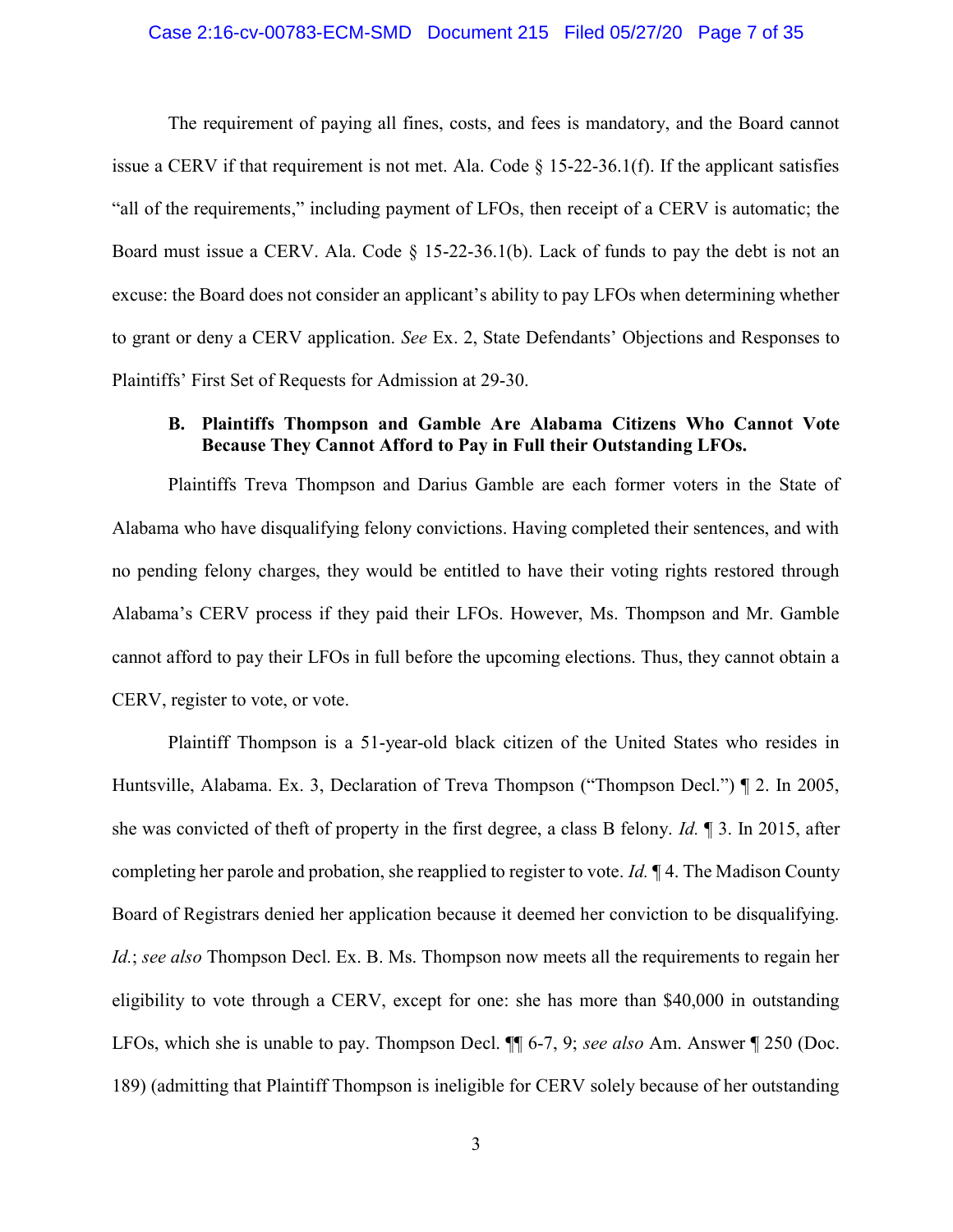#### Case 2:16-cv-00783-ECM-SMD Document 215 Filed 05/27/20 Page 8 of 35

LFOs). Thompson sought a pardon, but was denied. Thompson Decl.  $\sqrt{8}$ ; see also Thompson Decl. Ex. C; Ex. 4 (Board action sheet denying Plaintiff Thompson's pardon). Even with a full-time job, her annual income in 2019 was only \$26,929, and she is living paycheck to paycheck, making it impossible for her to pay her LFOs in full. Thompson Decl. ¶¶ 6-7.

 Plaintiff Gamble is a 44-year-old black citizen of the United States who resides in Gardendale, Alabama. Ex. 5, Declaration of Darius Gamble ("Gamble Decl.") ¶ 2. In 2008, he was convicted of trafficking cannabis, and the court imposed more than \$50,000 in LFOs. Id. ¶ 3. In 2014, after completing a three-year sentence, a term of probation, and a court-ordered substance abuse program, Mr. Gamble applied for a CERV to restore his eligibility to vote, but was denied because of outstanding LFOs. Id. ¶ 5; see also Am. Answer ¶ 27 (Doc. 189) (admitting that Gamble is ineligible for CERV because of his outstanding LFOs). The letter stated that, among other CERV requirements, "You must have paid off all of your court fees, restitution and probation fees." Gamble Decl. Ex. B. (emphasis in original).

In January 2018, Mr. Gamble applied to the Board of Pardons and Paroles for a remission of his \$50,000 fine. Gamble Decl. Ex. C (Gamble Remission Application). After he became a plaintiff in this lawsuit, defense counsel contacted the Board about Mr. Gamble, and his application was fast-tracked. See Exs. 6 (Redacted Emails) and 7 (Note on Gamble File). Despite expediting his application, the Board was unable to complete its own process with respect to Mr. Gamble's application, because they were unable to obtain a statement from his sentencing judge about whether his fines should be remitted. See Ex. 8 (emails documenting the Board's inability to obtain such a statement).

Finally, the Board informed Mr. Gamble that he would have to contact a judge in Shelby County on his own, and obtain a statement with respect to whether his fine should be remitted.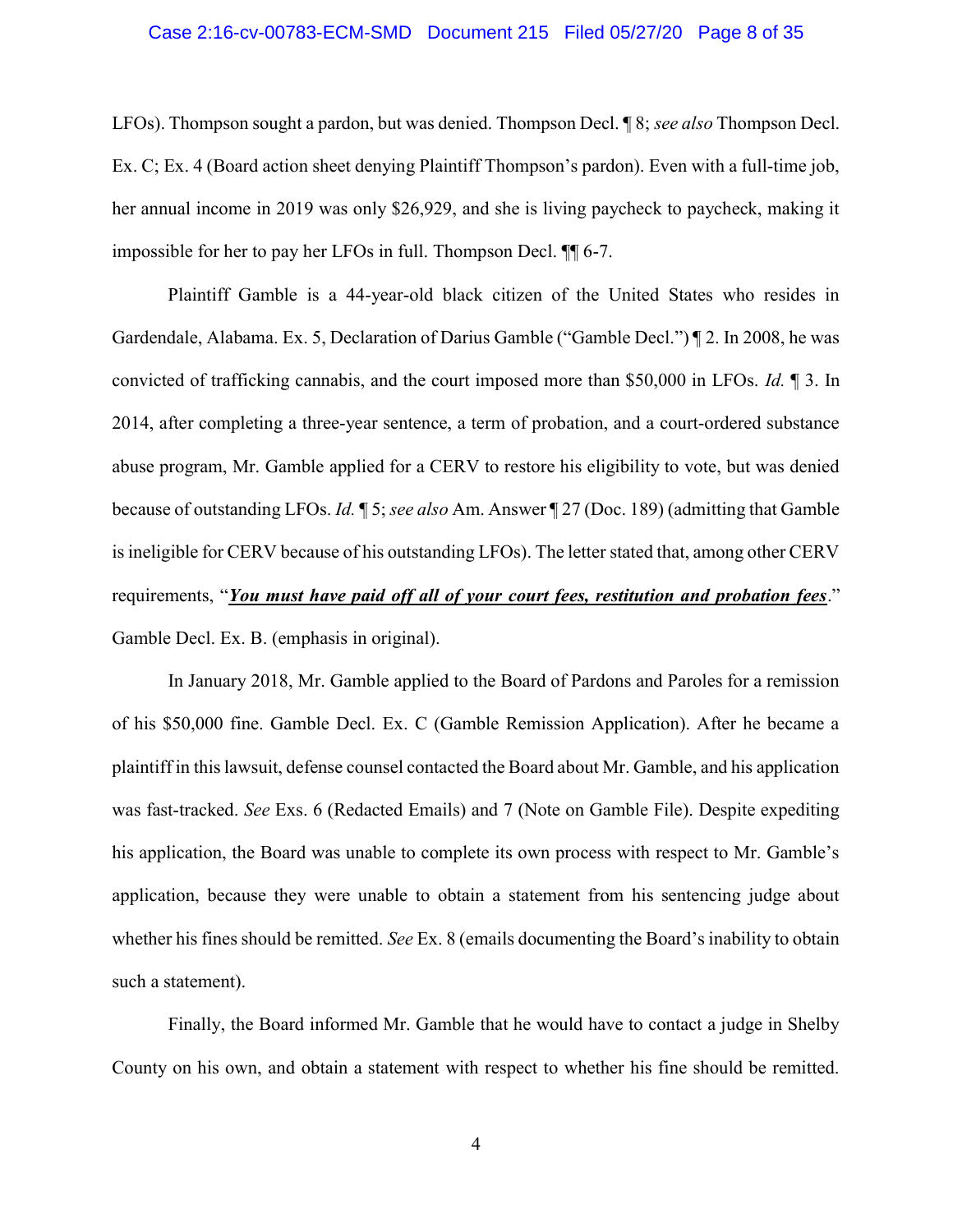# Case 2:16-cv-00783-ECM-SMD Document 215 Filed 05/27/20 Page 9 of 35

Gamble Decl. ¶ 8. Mr. Gamble submitted a letter to the Shelby County Court, which treated his letter as a motion for sentence modification. Gamble Decl. Ex. D. The DA who prosecuted Mr. Gamble filed a response in opposition to the remission of Mr. Gamble's fine, but acknowledged they had pleaded him under the wrong statute, resulting in the imposition of a \$50,000 fine instead of the \$25,000 fine associated with his crime of conviction. See Ex. 9 (Gamble Remission Opp.). Accordingly, the Court agreed to reduce the total amount of Mr. Gamble's fine to the correct amount, with a concomitant reduction in the amount of collection fees imposed because he has been unable to pay off his fine. Gamble Decl. Ex. E (Gamble Fine Correction Order); see also Gamble Decl. ¶ 7.

According to Board records, Mr. Gamble meets five of the six criteria in favor of obtaining remission. Ex. 10 (Probation and Parole Officer's Remarks). The only criterion he does not meet is paying in full his LFOs. Id. Similarly, Mr. Gamble only has one criterion marked as a negative with respect to his remission application—that he has not paid his LFOs.<sup>3</sup> Id. Nearly two and a half years after his application was filed, it appears the Board has yet to issue a final decision on the remission of Mr. Gamble's fine. Separately, Mr. Gamble also applied for a pardon, which also remains pending. See Gamble Decl. ¶¶ 7, 10.

Although Mr. Gamble has made regular monthly payments—pursuant to a payment plan agreed upon with the Shelby County Clerk—he still owes almost \$30,000 in LFOs. Gamble Decl. ¶ 11. Because of the financial support he provides to his four children and mother, Mr. Gamble can make only a small monthly payment toward his LFOs and certainly will not be able to pay his disqualifying debt before the upcoming elections. Id. ¶ 12.

<sup>&</sup>lt;sup>3</sup> The Board has not explained how having outstanding LFOs is a factor that weighs against remission of those LFOs.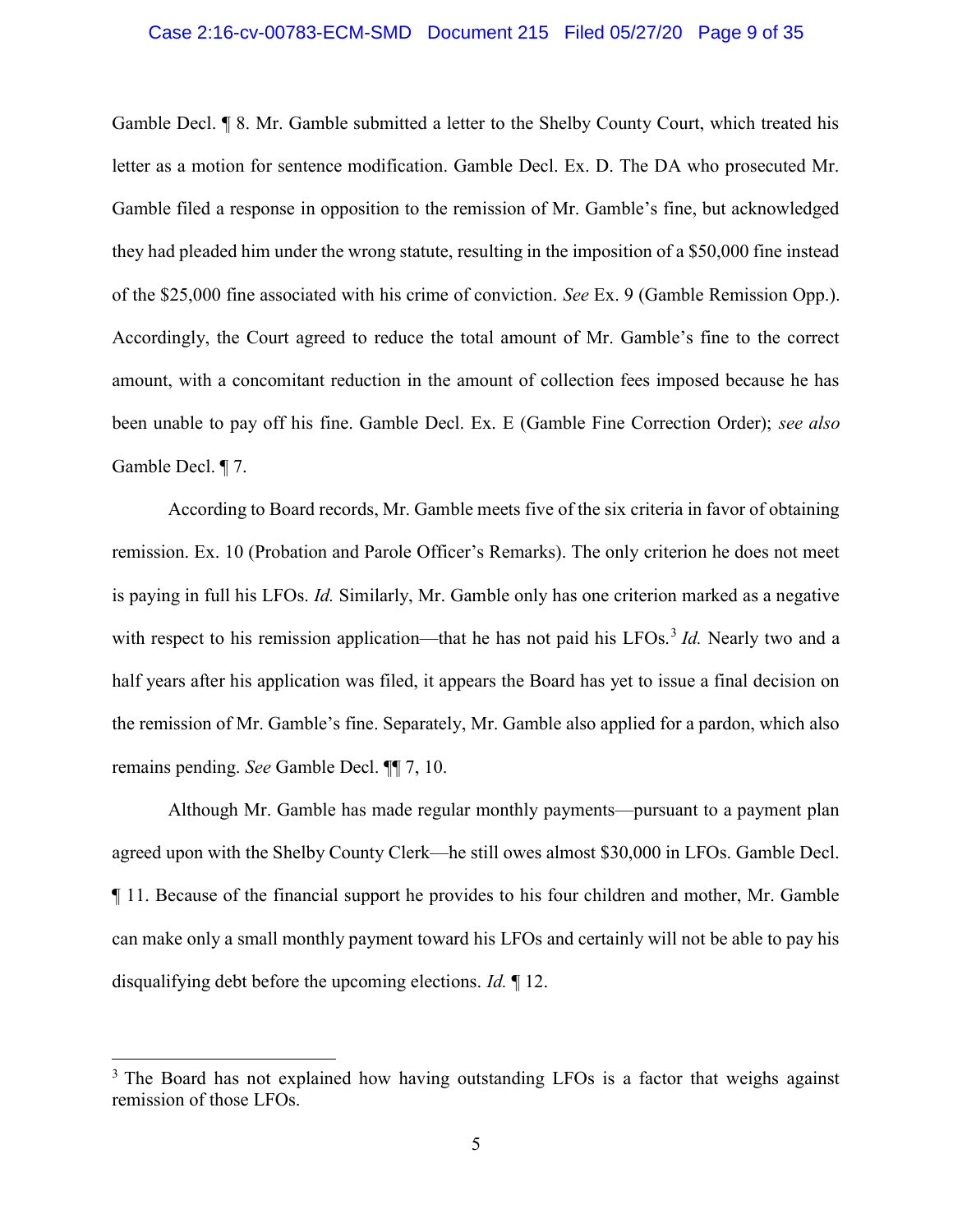### C. Plaintiff Greater Birmingham Ministries Expends Significant Resources Helping Alabama Citizens with Felony Convictions Determine if They are Eligible To Vote, Only to Conclude Their Outstanding LFOs Disqualify Them.

 Organizational Plaintiff Greater Birmingham Ministries ("GBM") expends financial and other resources to help Alabama citizens with felony convictions determine if they are eligible to vote or have their voting rights restored. GBM serves low-income and historically disenfranchised communities in the Birmingham, Alabama area. Supporting the restoration of voting rights among those with past convictions is central to its mission. See Ex. 11, Declaration of Scott Douglas, Executive Director of GBM ("Douglas Decl.") ¶ 3.

Because of the requirement that people with prior convictions must have paid their LFOs in full before obtaining a CERV, GBM must devote significant staff time and resources to helping those with felony convictions determine if they have outstanding LFOs, even when they clearly lack the means to pay. *Id.*  $\P$  7-9, 12-13. If the individuals have remaining unpaid LFOs, GBM helps them apply for a request for remission of fines—which, due to low literacy rates among those who GBM aids, often requires significant staff time. *Id.* 10. Thus, Alabama's LFO requirement causes and will continue to cause GBM to divert limited resources away from other priorities toward assisting citizens who cannot pay LFOs determine if they are eligible for rights restoration. Id.  $\P$  14-15. To make matters worse, this process is often futile for individuals who are unable to pay their LFOs. Thus, Alabama's LFO requirement, as applied to those unable to pay, diverts substantial resources from GBM's core services, even though the work they do to assist people who cannot pay often does not ultimately re-enfranchise a significant number of the Alabama citizens GBM assists. Id.

## D. LFOs Are a Widespread Barrier to Voter Eligibility in Alabama.

The vast majority of Alabama citizens who lose their right to vote because of a felony conviction owe LFOs to the State of Alabama. In fact, over 73% of individuals disqualified from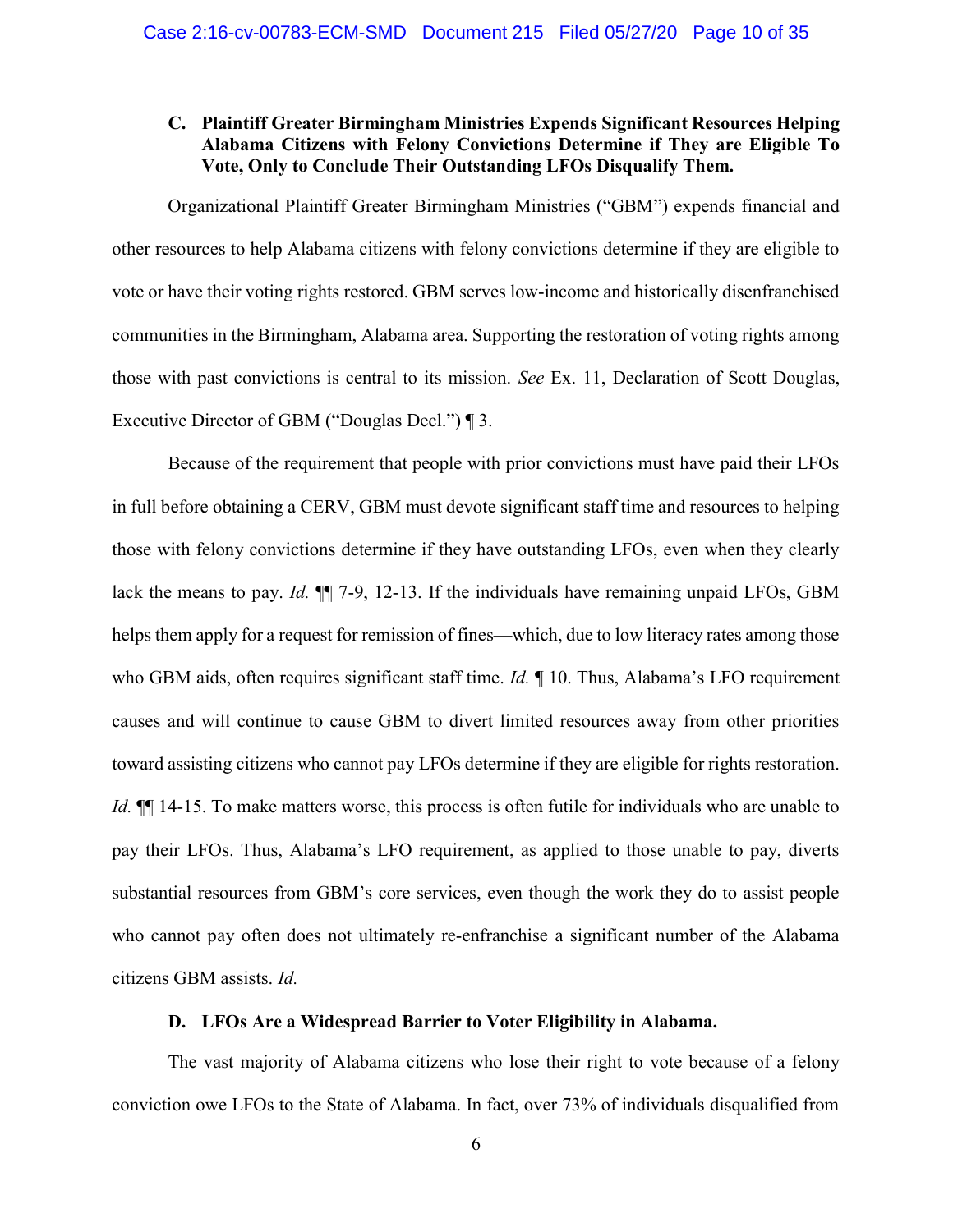#### Case 2:16-cv-00783-ECM-SMD Document 215 Filed 05/27/20 Page 11 of 35

voting because of a felony conviction between 1993 and 2019 owe LFOs. See Ex. 12, Declaration of Daniel A. Smith ("Smith Report") ¶ 79. Thus, of the estimated 135,579 individuals with disqualifying convictions between 1993 and 2019, nearly 100,000—or nearly 3 percent of the citizen voting age population of Alabama—owe outstanding LFOs.  $Id<sup>4</sup>$ 

In Alabama, individuals with felony convictions typically owe a substantial amount of LFOs. The median amount owed by individuals with disqualifying felony convictions is over \$1,500, with Black individuals owing on average more than their white counterparts. Smith Report ¶ 82. The majority (58%) of individuals with a disqualifying felony conviction owe more than  $$1,000$ , while more than 20,000 Alabama residents with disqualifying convictions owe *more than* \$10,000 in LFOs. Id. ¶ 79 & Table 3. Because of these high amounts, most Alabama citizens with a felony conviction remain disenfranchised even after completing their sentences and all other requirements for a CERV. Id.

Thus, it is not surprising that CERVs are granted at an alarmingly low rate—only 22% in both fiscal years 2019 and 2018, see Ex. 13 at 8, Ex. 14 at 7 (Board Annual Reports)—and the most common reason for CERV denials is unpaid LFOs. Smith Report ¶ 80.

### E. Many Alabama Citizens with Outstanding LFOs Cannot Afford To Pay Them.

The financial means of citizens who have been disqualified to vote are typically meager, as they often enter the criminal justice system indigent and then must overcome the challenges of obtaining gainful employment after experiencing a felony conviction (and frequently a term of imprisonment). Income levels tend to be lower among people who are incarcerated, even before their incarceration. Smith Report ¶ 11. And incarceration itself typically results in incomes that

<sup>&</sup>lt;sup>4</sup> See also U.S. Census Bureau, Citizen Voting Age Population: Alabama (Nov. 15, 2016), https://www.census.gov/library/visualizations/2016/comm/citizen\_voting\_age\_population/cb16tps18\_alabama.html. This estimate is necessarily underinclusive because it does not include those with convictions from before 1993, from out-of-state, or from federal court.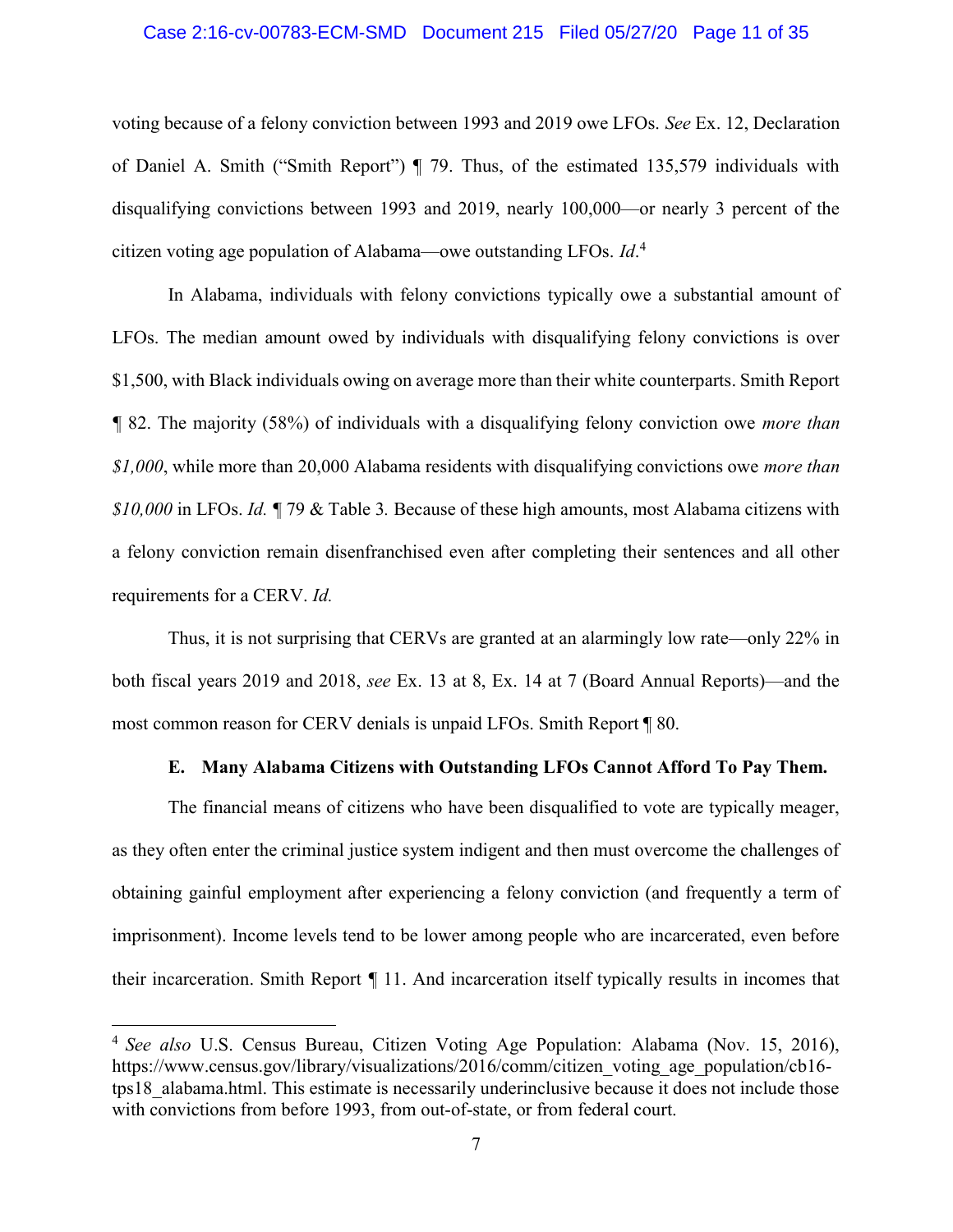#### Case 2:16-cv-00783-ECM-SMD Document 215 Filed 05/27/20 Page 12 of 35

are 10% to 30% lower after a conviction. Id. This hardship is felt more dramatically in Alabama, which has higher poverty levels and a household median income that is \$14,000 less than the national household income. *Id.* **¶** 13-14. In 2014, one study estimated that Alabama's formerly incarcerated population had a median income of \$8,000.<sup>5</sup> And even individuals with higher or more stable incomes may be unable to pay their LFOs given the magnitude of LFOs imposed in Alabama, like the fine imposed on Plaintiff Gamble. See, e.g., Ala. Code § 13A-12-231(1)(a) (imposing a fine of \$25,000 for trafficking cannabis weighing between 2.2 and 100 pounds).

Individuals have substantial motivation to pay off their LFOs to the extent they can afford to do so. Under Alabama law, a person who fails to pay their LFOs can have their probation extended or revoked, their driver's license suspended, their wages garnished, and substantial interest and other penalties added on top of their existing LFOs. See, e.g., Ala. R. Crim. P. 26.11(i)(3); Ex. 15 (report outlining extensive tools to collect restitution). Furthermore, failure to pay outstanding debt can have a substantial impact on a person's credit score, and thus their ability to purchase a car or home, or to access a line of credit for other necessities. These consequences provide powerful motivation for people to pay off their LFOs when they have the means to do so.

### F. Alabama's Remission Process Provides No Meaningful Relief.

 $\overline{a}$ 

The Board has limited authority to remit fines, one of the types of LFOs that must be paid to qualify for a CERV. Ala. Code. § 15-22-36. The Board does not have the authority to remit other types of LFOs, including costs, fees, and restitution. Id.; Ex. 16, Rule 30(b)(6) Deposition of Board of Pardons and Paroles, Eddie Cook and Askisha Jones ("30(b)(6) Board Dep.") at 75:12- 18. The Board also does not have authority to remit fines imposed at the municipal level. Id. at

<sup>5</sup> See Foster Cook, The Burden of Criminal Justice Debt in Alabama: 2014 Participant Self-Report Survey 4 (2014), https://www.prisonpolicy.org/scans/uabtasc/the burden of criminal justice debt in alabama- part 1 main report.pdf.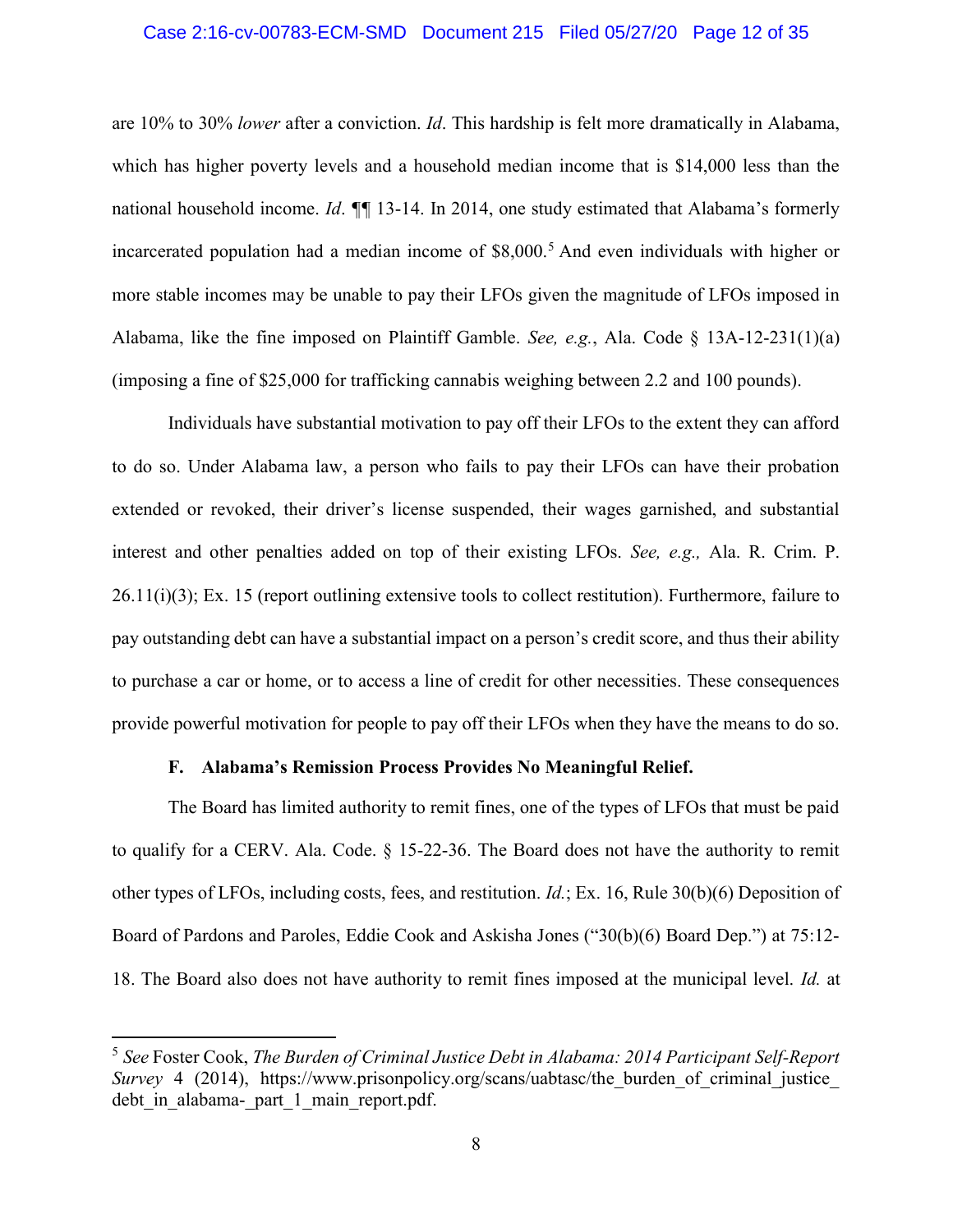#### Case 2:16-cv-00783-ECM-SMD Document 215 Filed 05/27/20 Page 13 of 35

75:19-76:1. Nor can it remit fines from out-of-state or federal convictions. Ex. 17 (2017 Board email stating "[w]e do not work out of state or federal remissions.").

More importantly, the Board's process for reviewing a remission application is discretionary, time consuming, and ultimately futile in nearly all cases. The Board has produced a database that purports to include all of its electronic records of requests for fines and forfeitures. Although it dates back to requests submitted as early as 1997, there are only 170 records. Ex. 18 (Remissions Database). And only two applications led to fines actually being remitted across those 170 records. Id.

Take Plaintiff Gamble. He applied for a remission of his \$50,000 fine in January 2018. See Gamble Decl. Ex. C. Shortly afterwards he became a plaintiff in this litigation, including as a putative class representative for Count 13's wealth discrimination claim. Doc. 93. In March 2018, litigation counsel for State Defendants emailed the Board's Chief Legal Counsel with the subject line "Thompson – new Plaintiff," an email brought to the attention of the Board's leadership. Ex. 6 (Redacted Emails). Mr. Gamble's remission file was thereafter updated with the following notation: "5/18 ASAP per [Board Assistant Executive Director] Sarah Still." Ex. 7.

Notwithstanding the apparent prioritization of Mr. Gamble's file, the remission process lingered for over a year and a half, and appears never to have actually been completed. Delays included a four-month gap before the Board contacted a sentencing judge for a reference, see Ex. 8 at 6-7; a nearly three-month gap before the Board contacted a second judge because the first judge no longer had Mr. Gamble's file, see id. at 2, 4, and refusal by the second judge to consider the matter because of a potential conflict, *id.* at 2. The Board even asked Shelby County authorities to "go to the court house and talk to these [j]udges" in an attempt to force action. Id. at 1. By July 2019, a Board officer lamented, "I never thought it would be so difficult for some [sic] to write a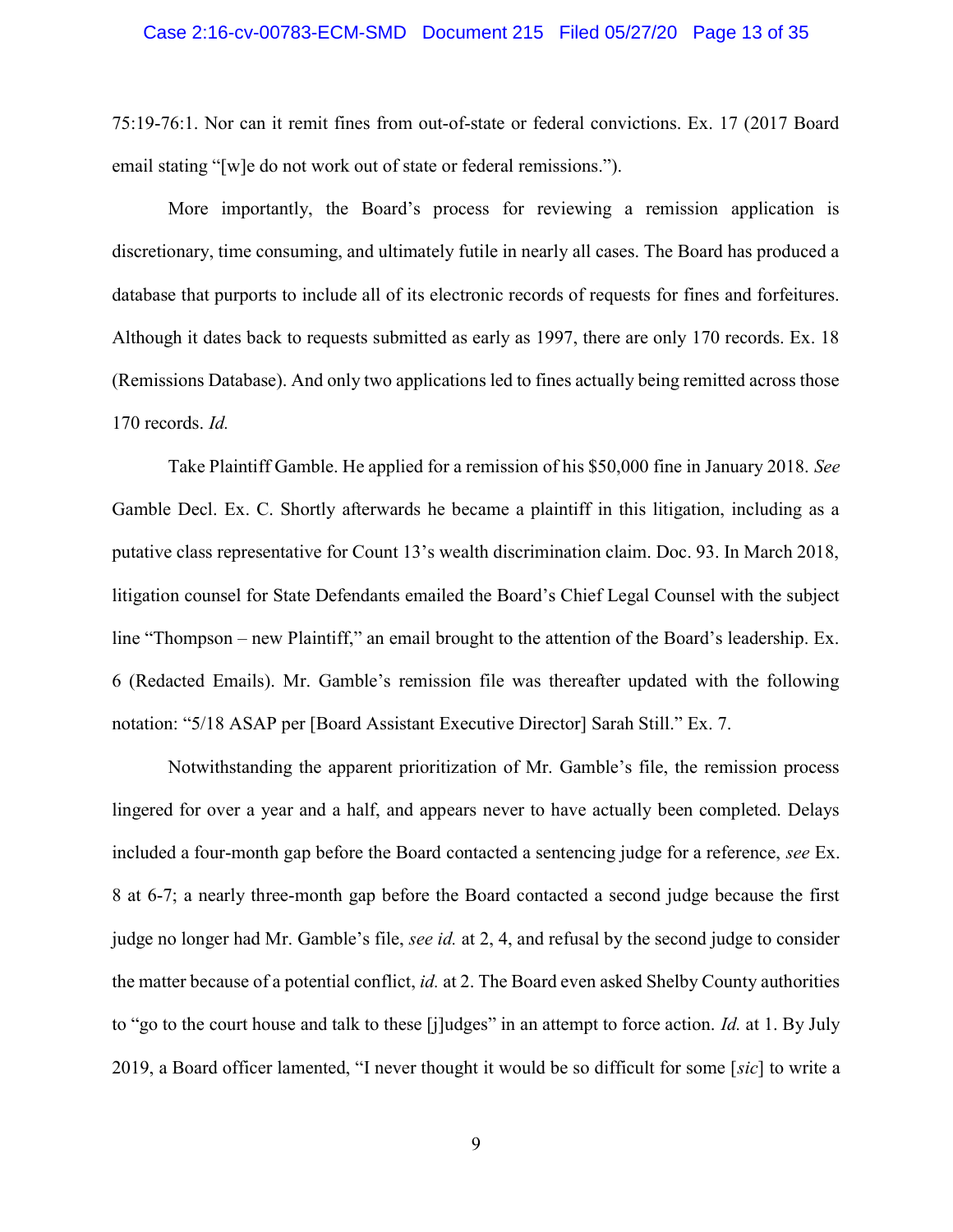#### Case 2:16-cv-00783-ECM-SMD Document 215 Filed 05/27/20 Page 14 of 35

simple recommendation, but everyone seem[s] to want to pass the task to someone else." Ex. 19. A year and a half passed by, and Mr. Gamble's remission application was never fully processed, even though it was given "ASAP" priority. Mr. Gamble was ultimately able to get the Shelby County court to correct his fine amount, see supra at 5, but the court did not remit the fine. Gamble Ex. E. As such, Mr. Gamble still owes almost \$30,000 in LFOs. Gamble Decl. ¶ 8.

As Mr. Gamble's experience illustrates, the remission process does not offer meaningful relief for those who wish to vote but cannot afford their LFOs.

#### G. Alabama's Pardon Process is Discretionary and Burdensome.

While the Board has the authority to grant pardons that, *inter alia*, restore a citizen's right to vote, the pardon process is dramatically different from the statutory right to voting rights restoration provided by the CERV process and provides no practical relief to Plaintiffs and others similarly situated.

First, the process is entirely discretionary. Ala. Code  $\S$  15-22-36(a) (granting Board "the authority and power," but not obligation, to grant pardons); see also Alabama Board of Pardons and Paroles Rules, Regulations, and Procedures, art. 8.7, https://paroles.alabama.gov/wpcontent/uploads/Operating Rules.pdf ("If the Board grants a pardon, the Board will also decide whether to restore any or all civil and political rights lost as a result of the conviction.").

Second, even though the Board has the *authority* to grant pardons to individuals with a disqualifying felony conviction who cannot obtain a CERV because of outstanding LFOs, the Board does not do so in practice. The Board has denied Plaintiff Thompson's application for a pardon and failed to act on Plaintiff Gamble's application. See Thompson Decl. ¶ 10; Gamble Decl. ¶ 10. Furthermore, the Board's Rule 30(b)(6) representatives testified that a pardon applicant's payment of LFOs is "an important consideration in determining whether or not to grant a pardon," and that the existence of outstanding LFOs can be the sole reason a pardon application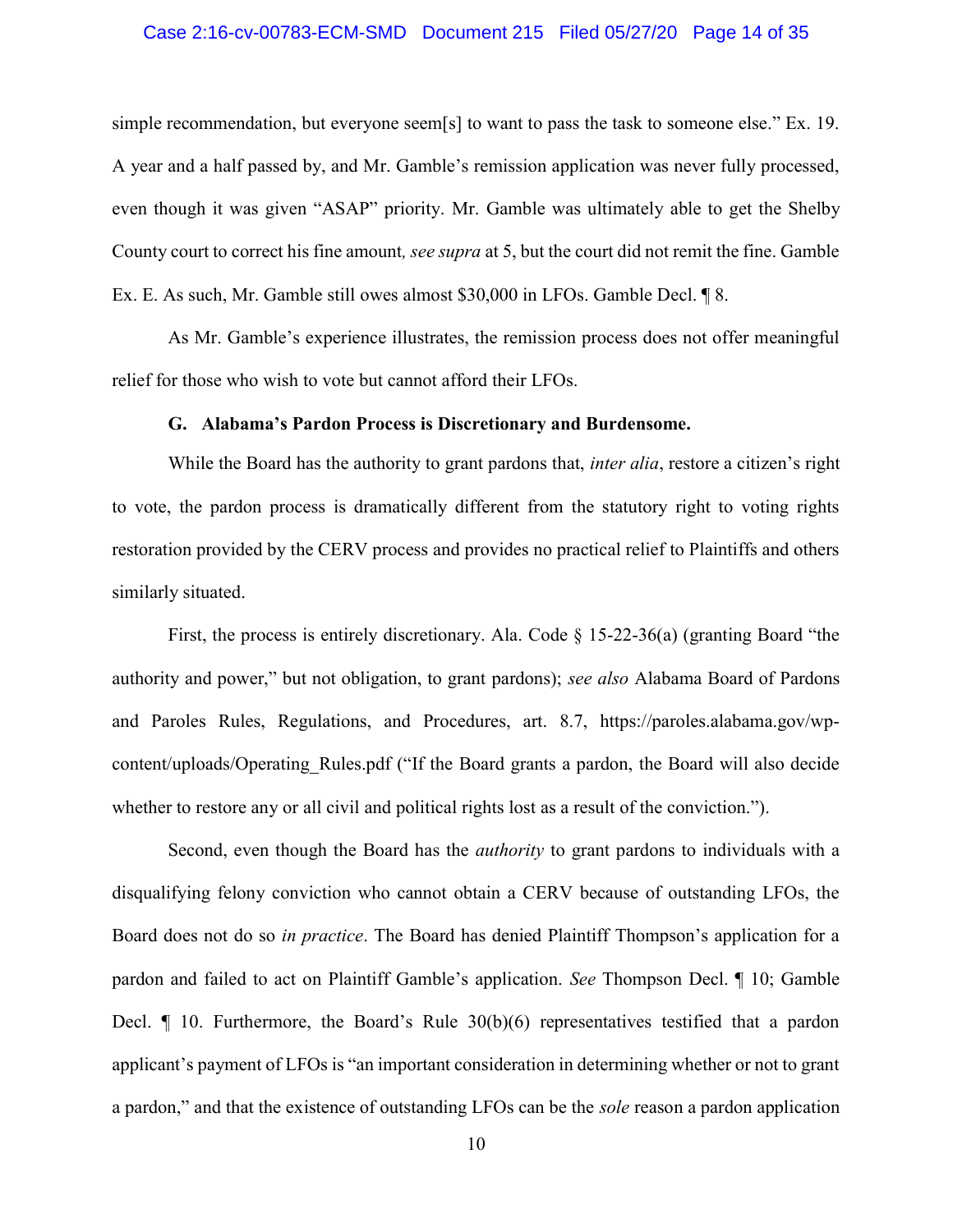is denied. See Ex. 16 (30(b)(6) Board Dep.) at 58:1-6, 59:8-14; see also id. at 31:6-32:4 (testifying that Board "will look at whether there are fees owed"); id. at 46:1-9 (testifying that one factor in favor of granting pardon is "[i]f there are any outstanding fines, court costs, they have paid that or made great efforts to pay that"); see also id. at 49:5-51:3. Likewise, the Board action sheet for pardons lists "paid Court ordered money" and "paid restitution supervision fees" as reasons favoring granting a pardon. Ex. 20. In fact, the Board warns applicants in writing that their outstanding LFOs imperil their chances of obtaining a pardon. See Ex. 21 (exemplar letter produced by Board informing applicant "it has been discovered that you owe \$2,328.30" and that "[i]t is in your best interest to address this matter with the Circuit Clerk Office prior to your hearing with the Board. Money owed to the Board is considered a negative point that is factored into the Board's decision to grant or deny a pardon"); Ex.22 (warning applicant that \$32.50 in outstanding monies would be a "significant factor" in his pardon determination); Ex. 23 (May 24, 2016 Board email) ("The person can apply for the pardon regardless of outstanding monies, but if the monies are not paid by the time a hearing is held, the pardon won't be granted until that money is cleared up."). Indeed, it appears that the means-based test for pardons imposes an even higher burden than the CERV process because the Board considers outstanding parking tickets, reliance on State assistance, and other financial factors beyond LFOs in determining whether to grant a pardon. Ex. 16 (30(b)(6) Board Dep.) at 48:13-16 (testifying that "[l]ack of reliance on State assistance is a reason for favoring a grant" of pardon); id. at 52:13-16 (testifying that the Board considers outstanding traffic tickets in assessing whether to grant pardon). Other times, decisions about whether to grant a pardon are extended until the applicant provides evidence that she has paid her outstanding LFOs. Id. at 65:21-66:19. In the "few cases" the Board's representative could recall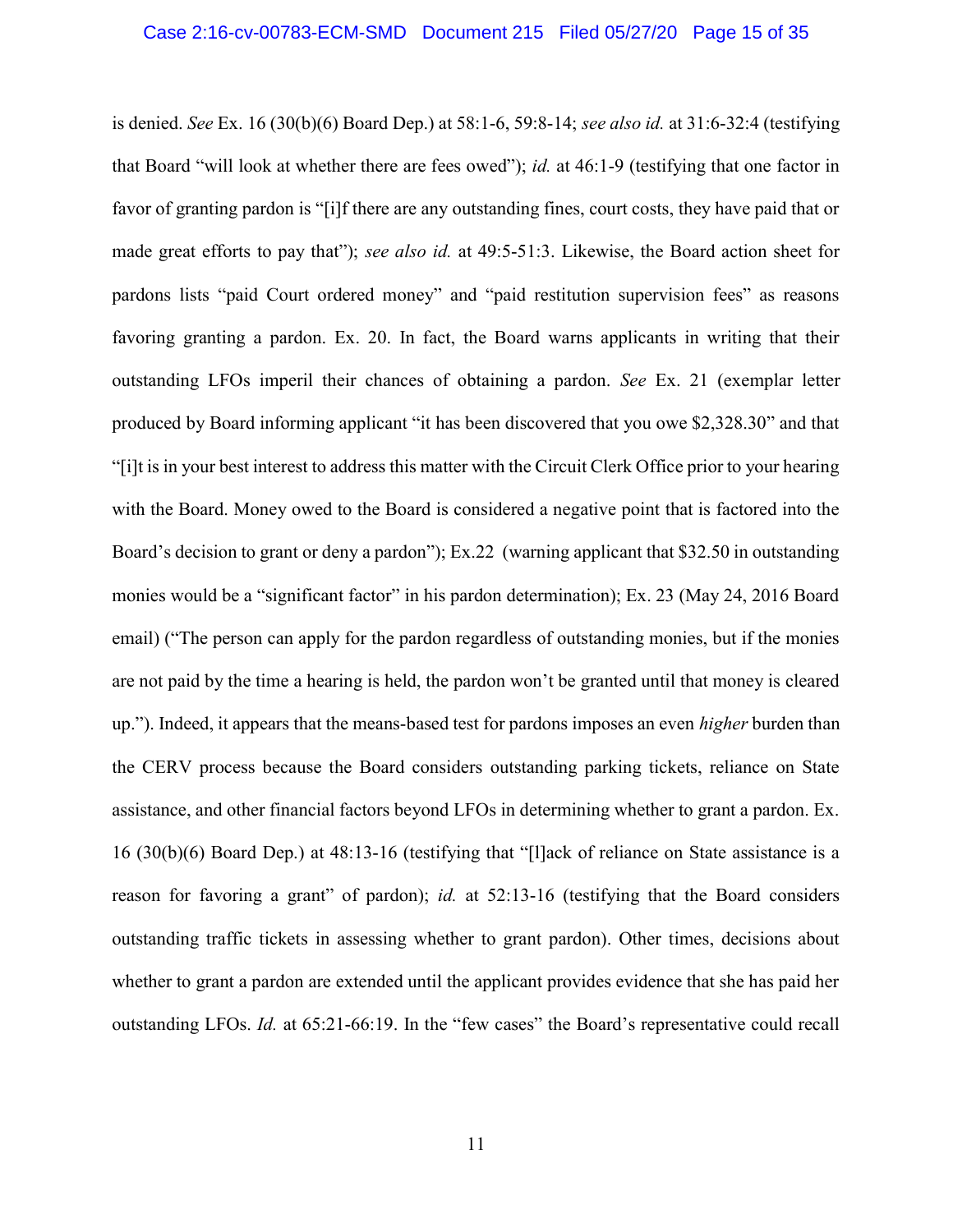#### Case 2:16-cv-00783-ECM-SMD Document 215 Filed 05/27/20 Page 16 of 35

where a pardon was granted notwithstanding the existence of outstanding LFOs, it was exclusively cases in which the applicant "had shown a history of continuous paying for years." Id.at 72:15-23.

Apart from its discretionary nature and its reliance on means-based factors, the pardon process also imposes significant delays and procedural hurdles. Obtaining a pardon through the Board typically takes two years or more from the time of application. Ex. 24 (May 24, 2016 Board email: "Yes, we are very back logged (at least 4-5 years) at this time. Voting Rights will be restored within 30-45 days but the full pardon will take a lot longer."); Ex. 25 (Board email showing that it was processing 2014 application files in 2018). In contrast, a CERV application has a statutorily mandated timeline of less than forty-five days. See Ala. Code § 15-22-36.1(c)-(e). Moreover, the pardon process is far more burdensome, requiring not only a hearing but a complete investigation, including extensive personal and social history, by a local probation officer and a full report, including letters of support, from the applicant. Ex. 26 (sample letter requiring original or certified birth certificate, social security card, and photo ID); Ex. 27 (investigation template forms). It even requires submission to a DNA test. Ex. 16 (30(b)(6) Board Dep.) at 39:18-23; Ex. 28 (sample letter requiring DNA test within 15 days). And for those with out-of-state convictions, applicants must apply for a pardon in that state before the Board will consider an application even with respect to Alabama convictions. See Ex. 29 ("Under current policy, you must first apply for a pardon in Virginia where you have a felony conviction(s) before we will process a pardon for your Alabama conviction(s)."). Unsurprisingly, fewer than 800 pardon applications were granted in 2019; to date only 60 have been granted in 2020.<sup>6</sup> See Pardon Results – Previous Year, Year of 2019, Alabama

<sup>&</sup>lt;sup>6</sup> The COVID-19 pandemic has rendered pardons practically unavailable, with the Bureau not currently scheduling pardon hearings. COVID-19 Headquarters Office and Hearing Information, Alabama Bureau of Pardons and Paroles, https://paroles.alabama.gov/covid-19-headquartersoffice-and-hearing-room-information/ (last visited May 27, 2020). The last pardon hearing was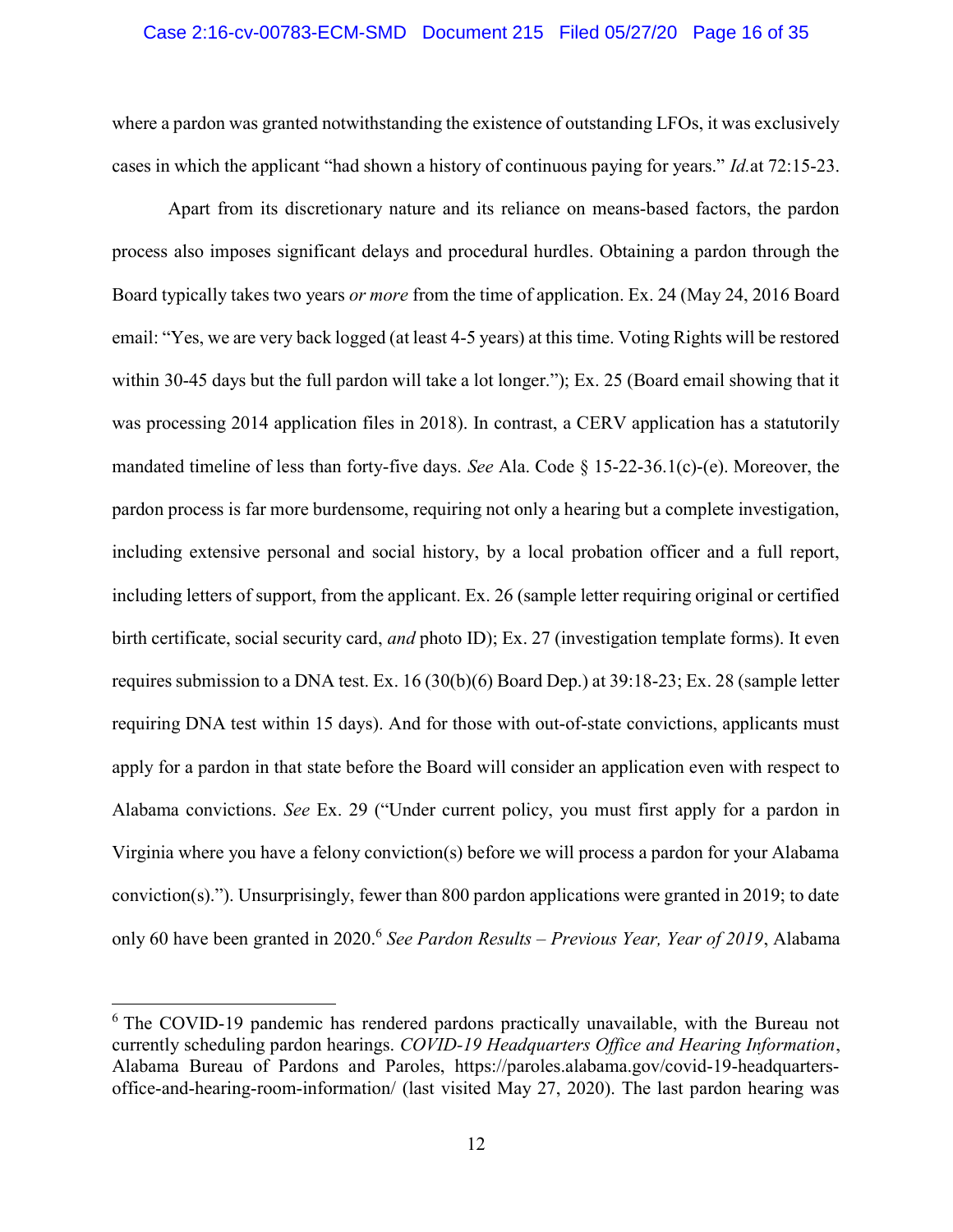#### Case 2:16-cv-00783-ECM-SMD Document 215 Filed 05/27/20 Page 17 of 35

Bureau of Pardons and Paroles, https://paroles.alabama.gov/hearing-information/pardon-resultsprevious-year/ (last visited Apr. 29, 2020); Pardon Results – Current Year, Alabama Bureau of Pardons and Paroles, https://paroles.alabama.gov/hearing-information/pardon-results-currentyear/ (last visited Apr. 29, 2020). The discretionary standards for granting a pardon are distinct from and more difficult to meet than the minimum requirements for mandatory re-enfranchisement under the CERV statute.<sup>7</sup> And the CERV process—the only form of *automatic* re-enfranchisement actually available to Alabamians with disqualifying felony convictions—discriminates against citizens who lack the financial means to pay their outstanding LFOs.

#### H. This Litigation.

 $\overline{a}$ 

Plaintiffs brought suit on September 26, 2016. Doc. 1. Among other claims, Plaintiffs alleged in Count 13 that the CERV process defined in Alabama Code  $\S$  15-22-36.1(a)(3) violates the Equal Protection Clause of the Fourteenth Amendment by making wealth or affluence, through obligatory payment of fines and fees, an electoral standard, drawing an impermissible distinction between those able and unable to pay outstanding LFOs. Doc. 1 ¶ 245-252.

On December 26, 2017, this Court ruled on Defendants' first motion to dismiss. Doc. 80. Among other claims, this Court denied Defendants' motion to dismiss the wealth discrimination Equal Protection claim (Count 13). Id. at 36. The Court found that Defendants had presented only "thin arguments" for dismissal of the claim. *Id.* at 35. On December 3, 2019, this Court ruled on Defendants' renewed motion to dismiss, Doc. 178, and again rejected Defendants' attempt to dismiss the claim.

held in March 2020. Pardon Results – Current Year, Alabama Bureau of Pardons and Paroles, https://paroles.alabama.gov/hearing-information/pardon-results-current-year/ (last visited May 27, 2020).

<sup>&</sup>lt;sup>7</sup> Moreover, a person who is denied a pardon—perhaps solely because she still owes LFOs—is ineligible to seek a pardon again for two years. Ex. 16 (30(b)(6) Board Dep.) at 38:17-20.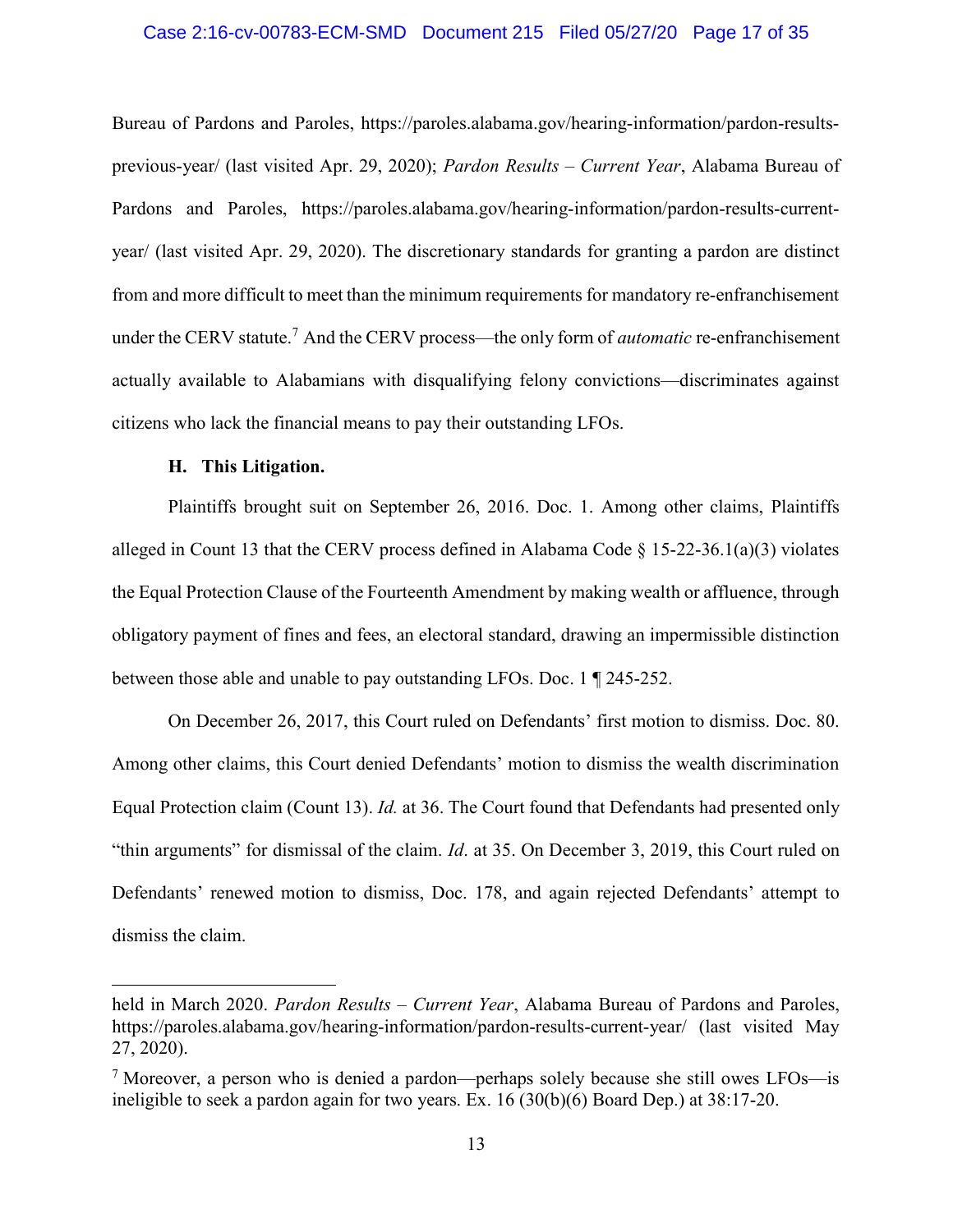#### Case 2:16-cv-00783-ECM-SMD Document 215 Filed 05/27/20 Page 18 of 35

On January 24, 2020, this Court denied Plaintiffs' motion for class certification. Doc. 194. Plaintiffs Thompson and Gamble had sought to represent an LFO subclass of "All persons otherwise eligible to register to vote in Alabama who (1) are now, or who may in the future be, denied the right to vote pursuant to Section 177(b) because of a conviction for a felony 'involving moral turpitude' as defined by section (c) of Alabama Code Section 17-3-30.1; and (2) are unable to pay their fines, fees, and/or restitution due to their socioeconomic status; but (3) are otherwise eligible to apply for a CERV." *Id.* at 2. This Court denied the motion for a class certification because "a class injunction . . . would be identical in scope, breadth and effect to an individual injunction awarded in favor of the individual plaintiffs alone." Doc. 194 at 9-10 (quoting  $M.R.$  v. Bd. of Sch. Comm'rs of Mobile Cty., 286 F.R.D. 510, 521 (S.D. Ala. 2012)).

Trial is scheduled for February 1, 2021—after several upcoming elections. Doc. 195 at 1. After trial was scheduled, the Eleventh Circuit issued its decision in Jones, ruling that Florida's LFO requirement discriminates on the basis of wealth in violation of the Fourteenth Amendment.

#### I. Upcoming Elections.

Alabama will hold local municipal elections on August 25, 2020. See Upcoming Elections, Ala. Sec'y of State, https://www.sos.alabama.gov/alabama-votes/voter/upcoming-elections (last visited May 19, 2020). The next general election will be held in Alabama on November 3, 2020. Id. The voter registration deadline for the August 25 election is August 11, 2020 and the deadline for the November 3 election is October 19, 2020. 2020 Alabama Voter Guide, Ala. Sec'y of State, https://www.sos.alabama.gov/sites/default/files/2020%20 Voter%20Guide%208-19-2019.pdf.

Plaintiffs Thompson and Gamble wish to vote in the August 25, 2020 municipal election and the November 3, 2020 general election, as do thousands of other voters who would be eligible to vote but for their inability to pay outstanding fines and fees to the State.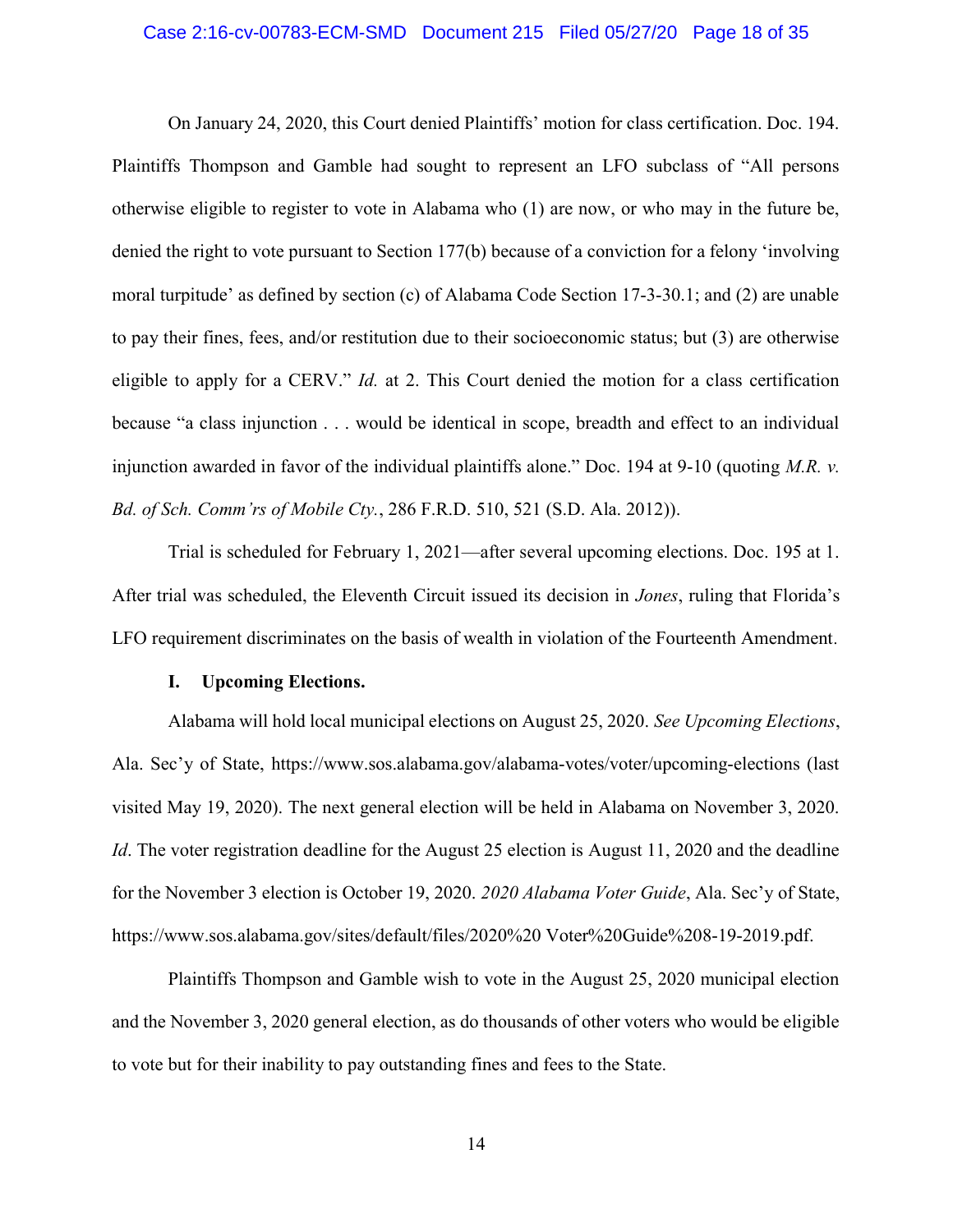### LEGAL STANDARD

Plaintiffs are entitled to a preliminary injunction when they show: "(1) [they have] a substantial likelihood of success on the merits; (2) irreparable injury will be suffered unless the injunction issues; (3) the threatened injury to the movant outweighs whatever damage the proposed injunction may cause the opposing party; and (4) if issued, the injunction would not be adverse to the public interest." Siegel v. LePore, 234 F.3d 1163, 1176 (11th Cir. 2000) (en banc). Plaintiffs meet all four prongs of the preliminary injunction standard with regard to their claim that Alabama's LFO requirement violates the Equal Protection Clause (Count 13). As such, Plaintiffs are entitled to an order enjoining the Board from enforcing the LFO requirement against those who are genuinely unable to pay and requiring the Board to implement a procedure for those individuals to receive a CERV.

#### ARGUMENT

# I. Plaintiffs Are Likely To Succeed on Their Claim that the LFO Requirement Violates the Equal Protection Clause.

The Eleventh Circuit decision in *Jones*, which held that the LFO requirement under Florida law discriminated on the basis of wealth in violation of the Fourteenth Amendment, squarely controls this case. 950 F.3d 795. Because Alabama's LFO requirement is substantially the same as the pay-to-vote requirement at issue in Jones, Plaintiffs are likely to succeed on their claim that the LFO requirement in Alabama Code Section 15-22-36.1(a)(3) violates the Equal Protection Clause.

## A. Jones Controls This Case and Requires Judgment in Plaintiffs' Favor on Their Wealth Discrimination Claim (Count 13).

The Eleventh Circuit's decision in *Jones* resolves the two merits questions facing this Court with regard to Plaintiffs' Equal Protection claim: the level of scrutiny to be applied and the constitutionality of Alabama's LFO requirement as applied to those who cannot pay. In holding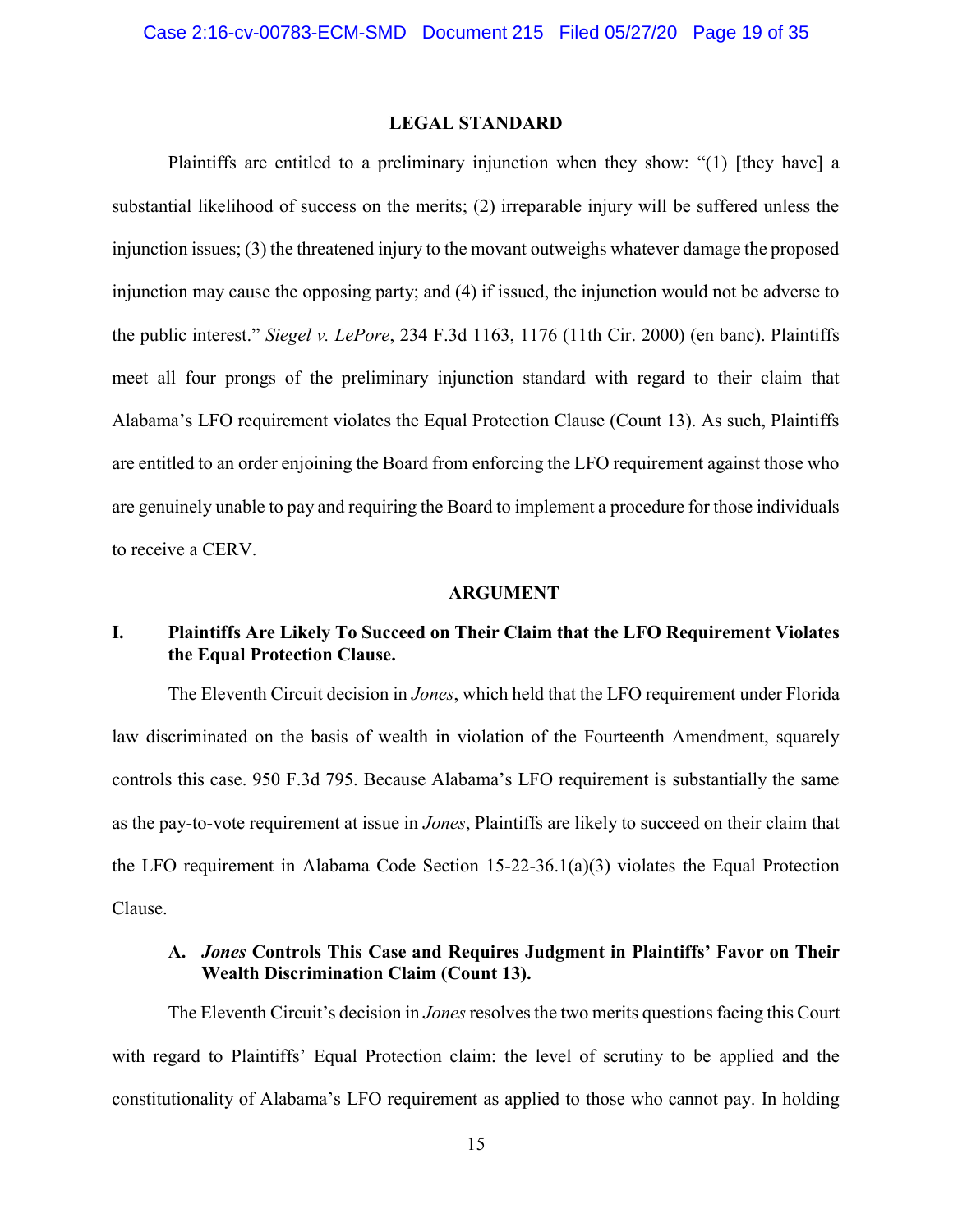# Case 2:16-cv-00783-ECM-SMD Document 215 Filed 05/27/20 Page 20 of 35

that heightened scrutiny applies, the Eleventh Circuit chiefly relied on  $M.L.B. v. S.L.J.$ , 519 U.S. 102 (1996), which "instructed . . . that wealth classifications are subject to heightened scrutiny in two circumstances—where they are used to restrict access to the franchise and in the administration of criminal justice." Jones, 950 F3d at 808 (citing M.L.B., 519 U.S. at 124). Because reenfranchisement schemes conditioned on payment of LFOs "directly implicate[] wealth discrimination both in the administration of criminal justice and in access to the franchise," the Eleventh Circuit reasoned, heightened scrutiny applies. Id. at 817.

First, a re-enfranchisement scheme triggers heightened scrutiny in the criminal justice context when "the State alleviates punishment for some, but mandates that it continue for others, based solely on account of wealth." Jones, 950 F.3d at 819. The Eleventh Circuit held that a state extends the punishment of disenfranchisement solely on the basis of wealth when it automatically re-enfranchises those who can pay their LFOs, but denies automatic re-enfranchisement to those who cannot. Id. Second, and most obviously, a re-enfranchisement scheme that discriminates on the basis of wealth triggers heightened scrutiny specifically because it implicates access to the franchise. Id. at 820. The Eleventh Circuit found that while "states have the green light to exclude felons from the franchise" under Richardson v. Ramirez, 418 U.S. 24, 54 (1974), a state's "abridgement of a felon's right to vote is still subject to constitutional limitations; states do not have carte blanche to deny access to the franchise to some felons and not others." Jones, 950 F.3d at 822. Because "the right to vote is too precious, too fundamental to be so burdened or conditioned," once a state "provides an avenue to ending the punishment of disenfranchisement,"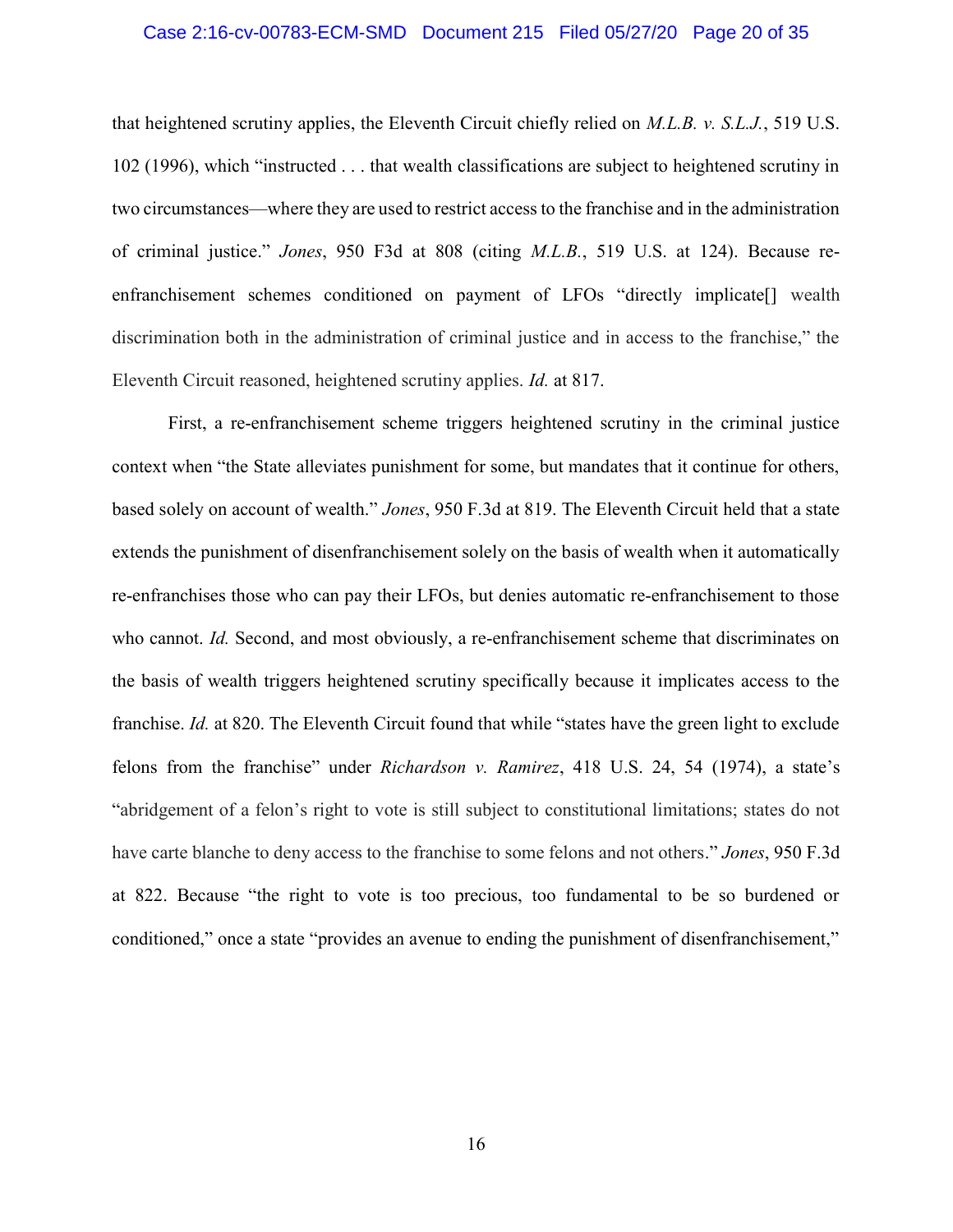#### Case 2:16-cv-00783-ECM-SMD Document 215 Filed 05/27/20 Page 21 of 35

it may not "erect a wealth barrier absent a justification sufficient to overcome heightened scrutiny."<sup>8</sup> Id. at 823 (quoting Harper v. Va. State Bd. of Elections, 383 U.S. 663, 670 (1966)).<sup>9</sup>

The Eleventh Circuit rejected Florida's argument that because states may disenfranchise those with felony convictions entirely, the state only needs a rational basis to make wealth-based distinctions in deciding whose voting rights should be restored. As the court explained, the Supreme Court has repeatedly held that heightened scrutiny applies to wealth-based distinctions in criminal justice contexts, and "the fact that the State originally was entitled to withhold access to the franchise from felons is immaterial." Jones, 950 F.3d at 819. Moreover, "the state's ability to deprive someone of a profoundly important interest does not change the nature of the right, nor whether it is deserving of heightened scrutiny when access to it is made to depend on wealth." *Id.* at 823 (citing Williams v. Illinois, 399 U.S. 235, 240-41 (1970); Tate v. Short, 401 U.S. 395, 398 (1970); Bearden v. Georgia, 461 U.S. 660, 672-73 (1983); Harper, 383 U.S. at 670).

Applying heightened scrutiny, the Eleventh Circuit found that Florida's LFO requirement was unconstitutional as applied to those who cannot pay their outstanding LFOs. To reach that conclusion, the court applied four considerations for heightened scrutiny articulated in Bearden: "(1) the nature of the individual interest affected; (2) the extent to which it is affected; (3) the rationality of the connection between legislative means and purpose; and (4) the existence of alternative means for effectuating the purpose." Jones, 950 F.3d at 825 (quoting Bearden, 461 U.S.

<sup>&</sup>lt;sup>8</sup> The Eleventh Circuit considered and declined to follow two out-of-circuit decisions holding that rational basis review applied to re-enfranchisement schemes for individuals with felony convictions. See Jones, 950 F.3d at 808-09.

<sup>&</sup>lt;sup>9</sup> The *Jones* court's explanation of the limited holding of *Richardson* forecloses Defendants' contention, repeatedly advanced in this case, see, e.g., Doc. 174 (Notice of Supplemental Authority regarding Eighth Amendment and Ex Post Facto claims), that Richardson creates a Constitutionfree zone that forecloses the ability of those with prior convictions to challenge voting rights restrictions.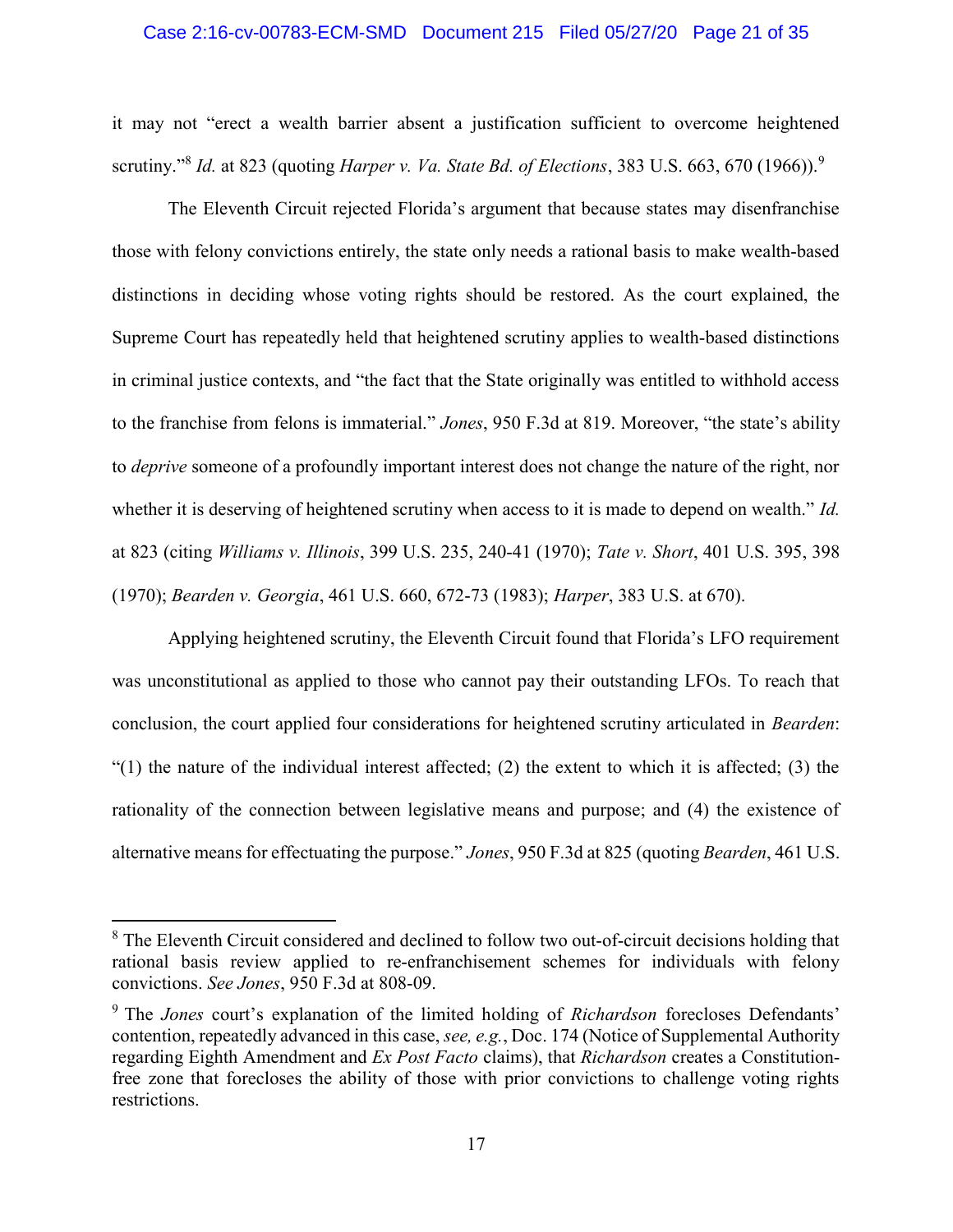#### Case 2:16-cv-00783-ECM-SMD Document 215 Filed 05/27/20 Page 22 of 35

at 666-67) (internal quotations omitted). For the first factor, the court found that the individual interest affected—the right to vote—was "undoubtedly a weighty interest." As for the second factor, the interest is "profoundly affected," because under the LFO requirement, those with prior convictions "sustain the 'deprivation of a meaningful opportunity to enjoy the benefit' of the ability to vote." Id. (quoting San Antonio Independent School District v. Rodriguez, 411 U.S. 1, 20 (1973)). The court then rejected the state's argument that those genuinely unable to pay their LFOs were not significantly affected because of alternative avenues for fulfilling the LFO requirement, including the availability of an executive clemency process for obtaining rights restoration, because the alternatives put forward by the state were "all entirely discretionary in nature." *Id.* at 826.

Addressing the third consideration, the court found that preventing those who are unable to pay outstanding LFOs from voting is hardly related to a legitimate state interest, rejecting the state's arguments that the LFO requirement furthered its interests in deterrence, collection of LFOs, "protection of the ballot box," and "punishment for punishment's sake." *Id.* at 826-27.

Analyzing the last of the *Bearden* factors, the Eleventh Circuit found that the state had ample alternatives to pursue its collection interest: the state already has "numerous other means for exacting compliance with financial obligations," such as referring to collection agencies, garnishing wages, and conducting civil forfeiture.  $Id<sup>10</sup>$  Explaining that "it is undeniable that the

 $10$  Further, the Eleventh Circuit found that even if rational basis review were to apply, it is likely that Florida's disparate treatment of those who can pay LFOs and those who cannot pay in restoring voting rights would still be infirm. See Jones, 950 F.3d at 809 ("Although we are convinced that heightened scrutiny applies in this case, we have reservations about whether the wealth-based disparities created by the LFO requirement would pass even rational basis scrutiny."). The court explained that "if a substantial enough proportion of felons cannot pay their LFOs, it may be irrational to demand that they do," and that while plaintiffs in Jones had not yet proven that a "substantial proportion of felons (let alone a substantial majority of them) are indigent," they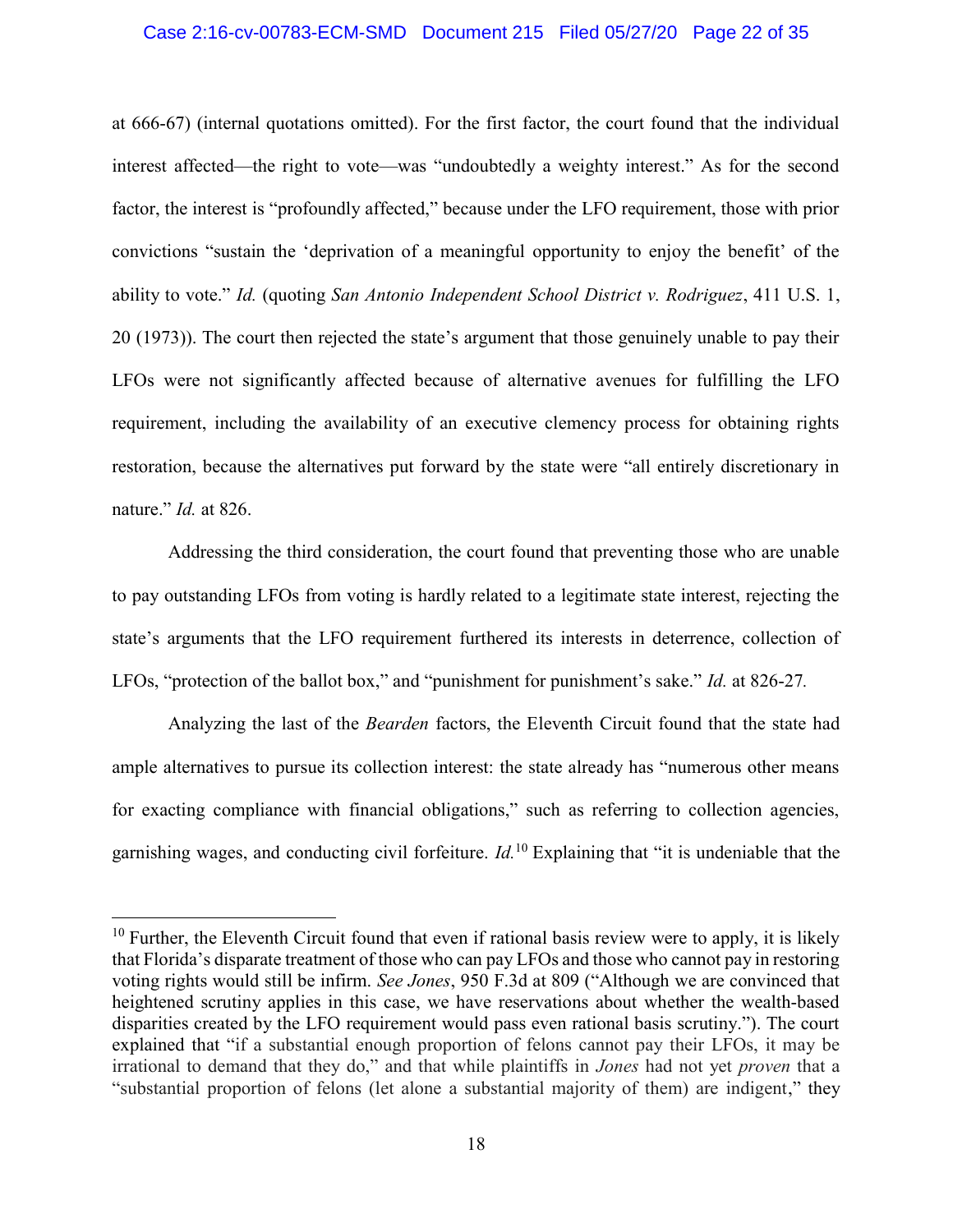### Case 2:16-cv-00783-ECM-SMD Document 215 Filed 05/27/20 Page 23 of 35

LFO requirement punishes those who cannot pay more harshly than those who can," the court concluded that "[d]enying access to the franchise to those genuinely unable to pay solely on account of wealth does not survive heightened scrutiny." Jones, 950 F.3d at 807.

### B. The Eleventh Circuit's Analysis in *Jones* Controls this Case and Requires Relief in Favor of Plaintiffs on their Wealth Discrimination Claim.

The *Jones* decision controls this case and requires relief in favor of Plaintiffs on their wealth discrimination claim because Alabama's voting rights restoration laws are indistinguishable from Florida's in any respect relevant to the Eleventh Circuit's reasoning.

The crux of the Eleventh Circuit's ruling in *Jones* is that a state may not "punish those felons who are genuinely unable to pay fees, fines, and restitution . . . while re-enfranchising all other similarly situated felons who can afford to pay." Jones, 950 F.3d at 819. The same principle renders Alabama's LFO requirement unconstitutional. In Alabama, a person convicted of a "felony involving moral turpitude" can have her voting rights restored through the non-discretionary CERV process. See Ala. Code §§ 17-3-30.1, 31. In order to receive a CERV, the applicant must have "paid all fines, court costs, fees, and victim restitution ordered by the sentencing court at the time of sentencing." Ala. Code 15-22-36.1(a)(3). If a person meets all the eligibility requirements

presented evidence suggesting that is the case. Id. at 815-16. After a trial on the merits, the district court found that in fact "the overwhelming majority of felons who have not paid their LFOs in full, but who are otherwise eligible to vote, are genuinely unable to pay the required amount, and thus, under Florida's pay-to-vote system, will be barred from voting solely because they lack sufficient funds." Jones v. DeSantis, No. 4:19-cv-300, Slip Op. at 43 (N.D. Fla. May 24, 2020).

Because the Eleventh Circuit held that heightened scrutiny applies to wealth-based classifications in re-enfranchisement schemes, Plaintiffs here do not have to establish that a substantial portion of individuals with felony convictions in Alabama are indigent in order to prevail. However, Plaintiffs have presented evidence that the majority of people with disqualifying felony convictions in Alabama have significant balances of LFOs, that outstanding LFOs are the largest barrier to voting rights restoration for Alabamians, and that Alabama's formerly incarcerated population has a median income of around \$8,000. See Smith Report ¶¶ 11-14; 77- 80; Cook, supra, at 4. Thus, Alabama's LFO requirement cannot survive even rational basis review.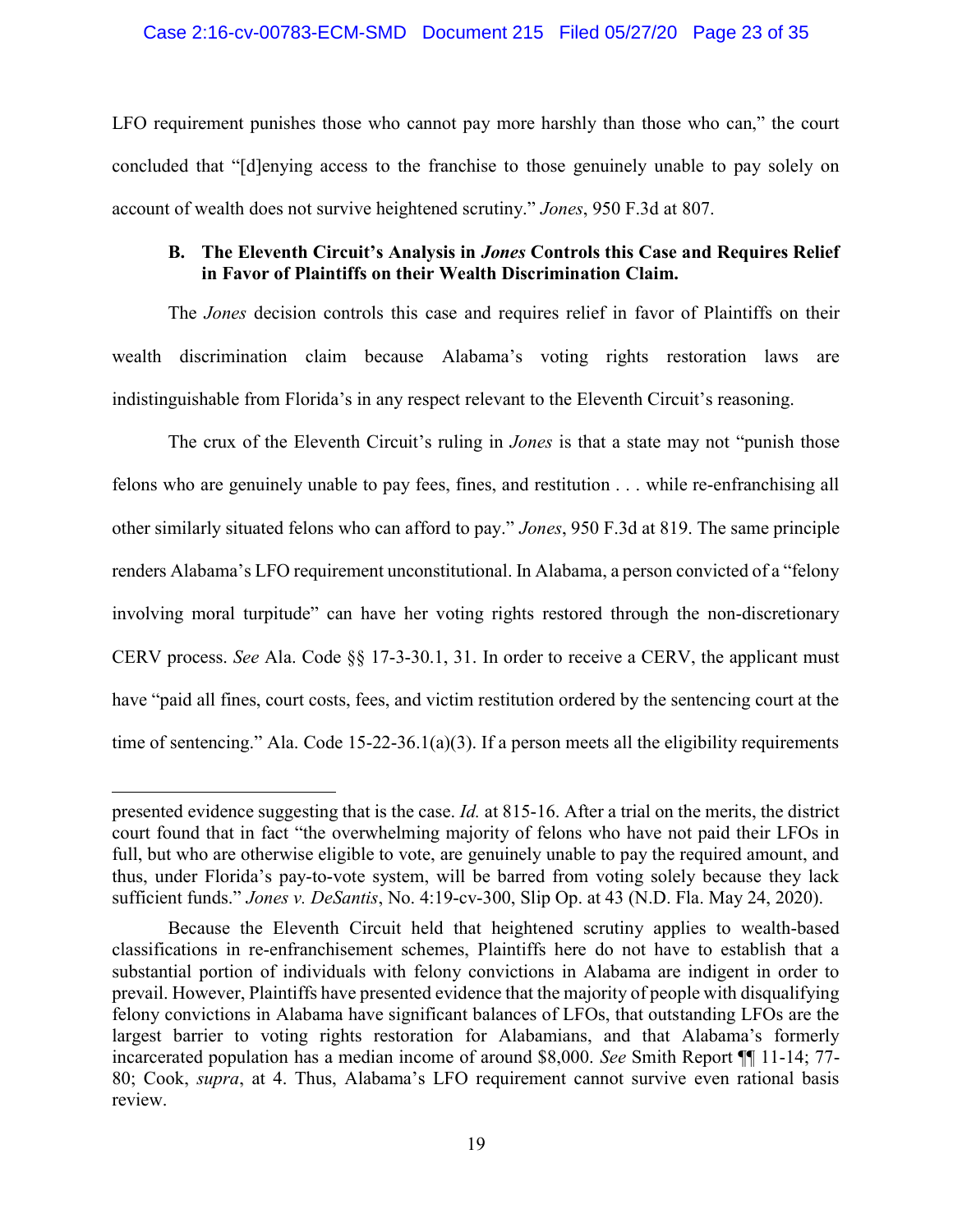#### Case 2:16-cv-00783-ECM-SMD Document 215 Filed 05/27/20 Page 24 of 35

for a CERV under the statute, the Board must issue a CERV to the applicant; no discretion is involved. Ala. Code § 15-22-36.1(b) ("The Certificate of Eligibility to Register to Vote shall be granted upon a determination that all of the requirements in subsection (a) are fulfilled.") (emphasis added); see also Ex. 2, State Defendants' Objections and Responses to Plaintiffs' First Set of Requests for Admission at 29-30 (asserting that there is no "decision-making in the sense of discretion involved in the grant or denial of Certificates of Eligibility to Register to Vote"). As Defendants have admitted, the Board does not consider the applicant's ability to pay outstanding fines, fees, or restitution when deciding whether to deny an application for a CERV. See id. As a result, Alabama citizens who satisfy all CERV eligibility criteria except for the LFO requirement and lack the means to pay their LFOs are prevented from registering to vote solely based on their wealth, while other similarly situated individuals who are able to pay their LFOs are entitled to receive a CERV.<sup>11</sup> As was the case in Florida, this re-enfranchisement scheme directly implicates the two circumstances under which a wealth classification triggers heightened scrutiny: use of a wealth-based distinction both in the administration of criminal justice and in restricting access to the franchise. See Jones, 950 F.3d at 808 (citing M.L.B., 519 U.S. at 124). As was also the case in Florida, such a scheme "punishes those who cannot pay more harshly than those who can," and therefore does not survive heightened scrutiny. Jones, 950 F.3d at 800.

Defendants' proffered interests for barring those who cannot afford to pay their LFOs from obtaining CERVs are foreclosed by Jones. According to the Eleventh Circuit, those who genuinely lack the means to pay their LFOs cannot be "encouraged" to pay restitution or "complete their

<sup>&</sup>lt;sup>11</sup> Defendants have admitted that Plaintiff Thompson and Plaintiff Gamble are ineligible for CERVs because of their outstanding LFOs. See Am. Answer ¶ 250 (Doc. 189) (admitting that Plaintiff Thompson is ineligible for CERV because of her outstanding LFO); id. ¶ 27 (admitting that Plaintiff Gamble is ineligible for CERV because of his outstanding LFOs).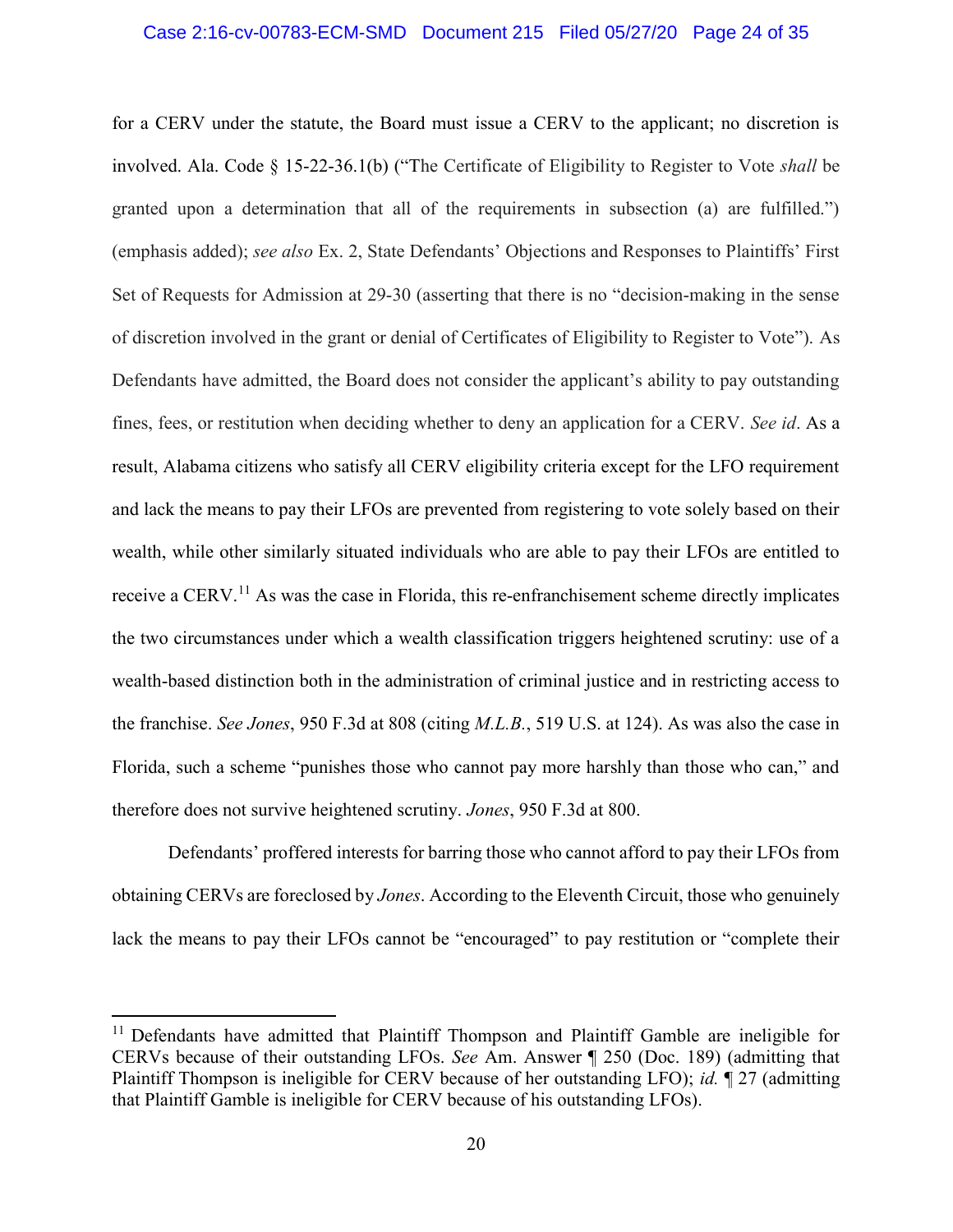# Case 2:16-cv-00783-ECM-SMD Document 215 Filed 05/27/20 Page 25 of 35

entire sentence," as Defendants have contended in this case, see Mot. to Dismiss at 63-64 (Doc. 43), because "collection is futile" as applied to those who lack the financial resources to pay. As the Eleventh Circuit aptly put it, "the State cannot draw blood from stone." Jones, 950 F.3d at 827 (citing Tate, 401 U.S. at 399 and Bearden, 461 U.S. at 670-71). In other words, the State's collection interest, no matter how legitimate, cannot be furthered by the LFO requirement, because "[i]f a felon is truly unable to pay, it makes no sense to assert that he will be incentivized to pay his LFOs with money that he does not have." *Id*. As explained above, the financial means of Alabama citizens with disqualifying felony convictions are typically meager, with a median income of as little as \$8,000. See supra at 8. Given the magnitude of LFOs in Alabama, taking away one's right to vote cannot "encourage" those with limited means to pay off their LFOs.

The State also has no legitimate interest in "protecting the ballot box" from those who are unable to pay, Mot. to Dismiss at 64 (Doc. 43), because "[v]oter qualifications have no relation to wealth nor to paying or not paying this or any other tax," Jones, 950 F.3d at 827 (quoting *Harper*, 383 U.S. at 666).

Lastly, the State's contention that only those who can pay their LFOs are "sufficiently rehabilitated to be entitled to vote," Defs.' Mot. to Dismiss at 64 (Doc. 43), essentially constitutes an admission of wealth discrimination. As the Eleventh Circuit held in Jones, a classification that deems one individual to be more rehabilitated than another solely based on ability to pay, despite having committed the same crime, directly contravenes the holding in *Harper. See Jones*, 950 F.3d at 827. Because Alabama's LFO requirement suffers from the same constitutional infirmities identified by the Jones court, it too must be invalidated.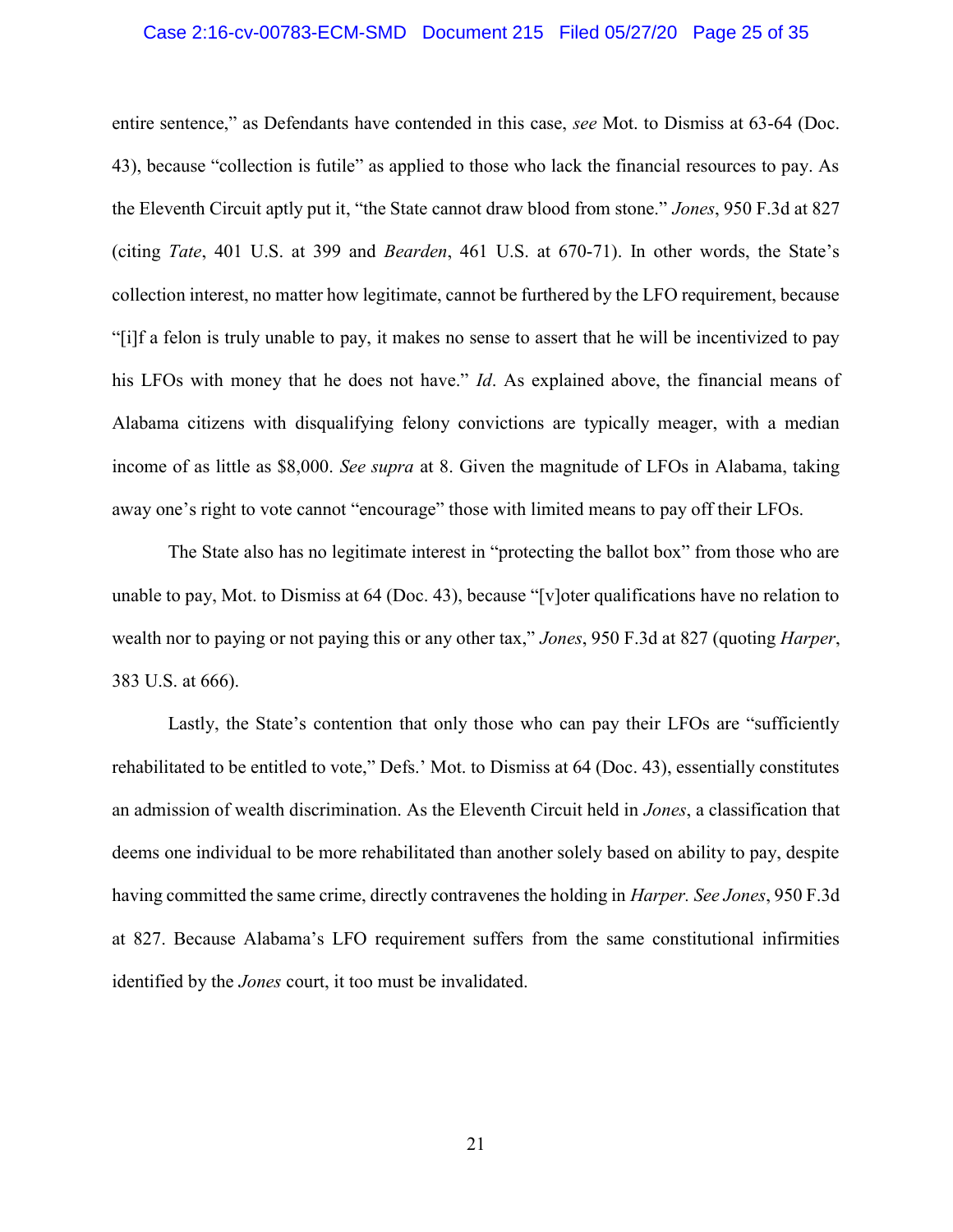## C. Jones Forecloses Defendants' Argument that Alabama's Discretionary Pardon Process Is a Viable Alternative to Paying LFOs.

The Jones decision also forecloses Defendants' argument that the availability of a discretionary pardon process cures the LFO requirement's constitutional infirmity. Defendants in this case have claimed that the availability of the pardon process means Alabama "does not actually require a felon to pay all [LFOs] before restoring his or her rights," because anyone can apply for a pardon as an alternative to a CERV. Mot. to Dismiss at 62 (Doc. 43). The government in Jones likewise claimed that the availability of an entirely discretionary executive clemency process saved that state's LFO requirement. The Eleventh Circuit rejected Florida's argument, finding that the clemency process suffered from a "basic infirmity—[it is] entirely discretionary in nature. . . . [N]o member of the Clemency Board is *required* to grant rights restoration. We can hardly call pursuing a discretionary grant that at best will take years to receive, if received at all, a suitable alternative. After all, those felons who are able to pay enjoy nearly immediate, *automatic* re-enfranchisement as of right." Jones, 950 F.3d at 826.<sup>12</sup>

The Court should reject Alabama's identical argument here. Not only is Alabama's pardon process discretionary, but the evidence shows that failure to pay LFOs is typically asserted as a reason to *deny* pardon applications. The Board's Rule 30(b)(6) representative testified that the Board views outstanding LFOs as an "important consideration" in determining whether to grant a pardon, favorably views applicants who do not receive financial assistance from the State, and has

 $12$  The Eleventh Circuit found that two other alternatives provided by the Florida statute were also insufficient to overcome heightened scrutiny of the wealth-based classification because they are also illusory and discretionary: the Florida statute provided that the LFO requirement would be deemed complete with (1) approval of discharge of the obligation by a court subject to the approval of the person to whom the obligation is owed, or (2) completion of community service hours if a court converts the obligation into service hours. See Jones, 950 F.3d at 826.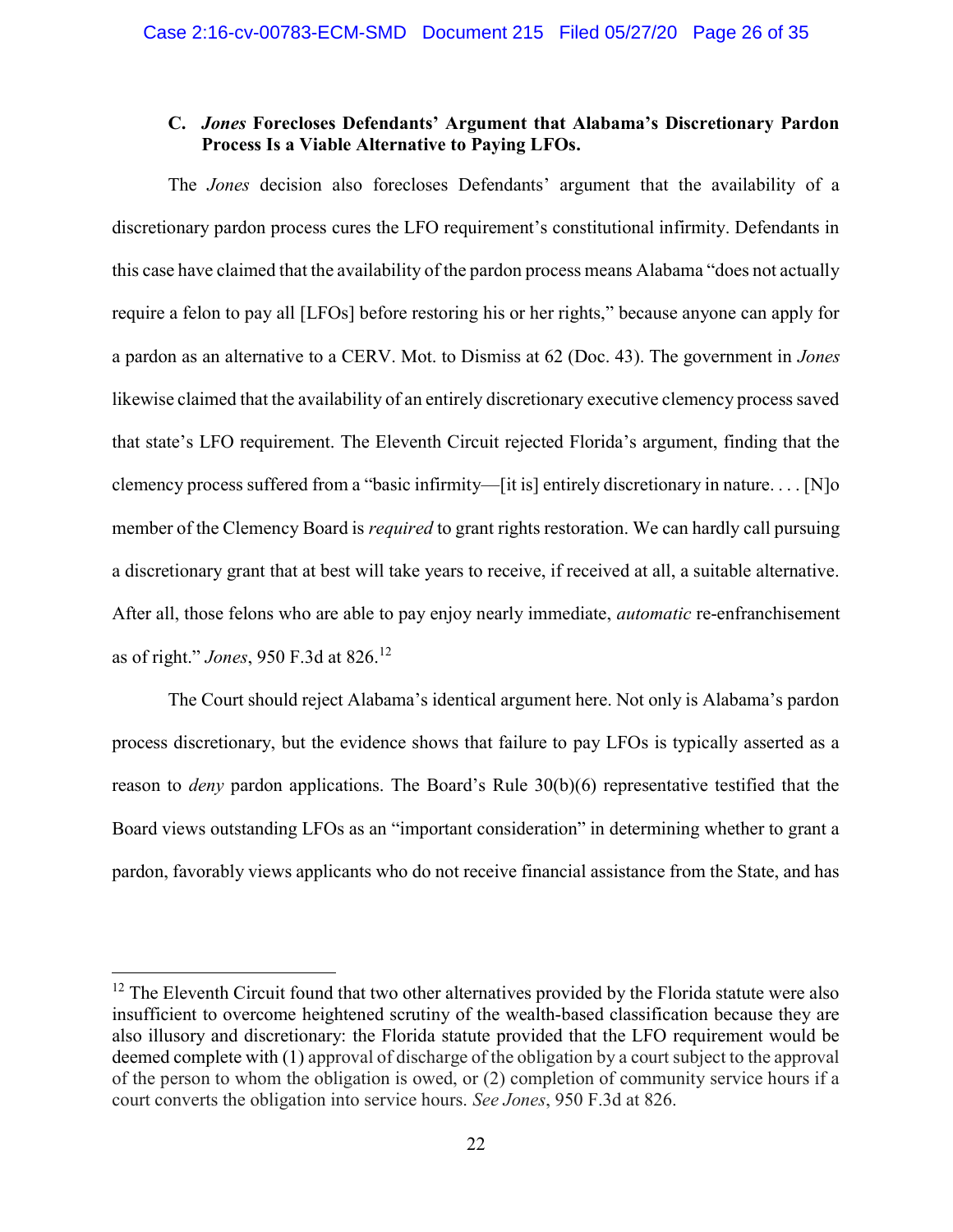#### Case 2:16-cv-00783-ECM-SMD Document 215 Filed 05/27/20 Page 27 of 35

denied pardon applications solely because the person had outstanding LFOs. See supra at 10-12. In short—those who cannot afford to pay need not apply.

The entirely discretionary process of receiving a pardon in the State of Alabama is not a suitable alternative to the CERV process, which is a nondiscretionary process that automatically re-enfranchises people who meet specific statutory criteria. Indeed, Plaintiffs Thompson and Gamble both applied for pardons. Plaintiff Thompson's application was rejected. Thompson Decl. ¶ 10. And Plaintiff Gamble's application remans pending years later. Gamble Decl. ¶¶ 7-10. Mr. Gamble's application for remission has likewise been pending for nearly two and a half years. Thus, even if the availability of a hypothetical, discretionary, and delayed remedy was not foreclosed as a defense by the Eleventh Circuit's ruling in *Jones*, it certainly does not provide any remedy to Plaintiffs' claims in this case. Moreover, other than the illusory pardon process, there are no additional statutory alternatives to paying off LFOs in Alabama's re-enfranchisement scheme, which renders restoration of voting rights even more illusory for Alabama citizens with felony convictions than it was for plaintiffs in Jones. Because the Eleventh Circuit has already rejected the "discretionary alternative remedy" defense, Plaintiffs are likely to succeed on the merits of their claims.

### II. Plaintiffs Will Suffer Irreparable Harm Absent an Injunction.

Unless this Court enjoins the LFO requirement as to those unable to pay, Plaintiffs will suffer irreparable harm. "An injury is 'irreparable if it cannot be undone through monetary remedies.'" Scott v. Roberts, 612 F.3d 1279, 1295 (11th Cir. 2010) (citation omitted). The loss of one's ability to vote in an election clearly fits this bill. Once one misses an opportunity to exercise one's constitutional right to vote in a particular election, that opportunity is forever lost. No monetary relief can remedy the deprivation. See Jones, 950 F.3d at 828. For this reason, the Eleventh Circuit has held that "[t]he denial of the opportunity to cast a vote that a person may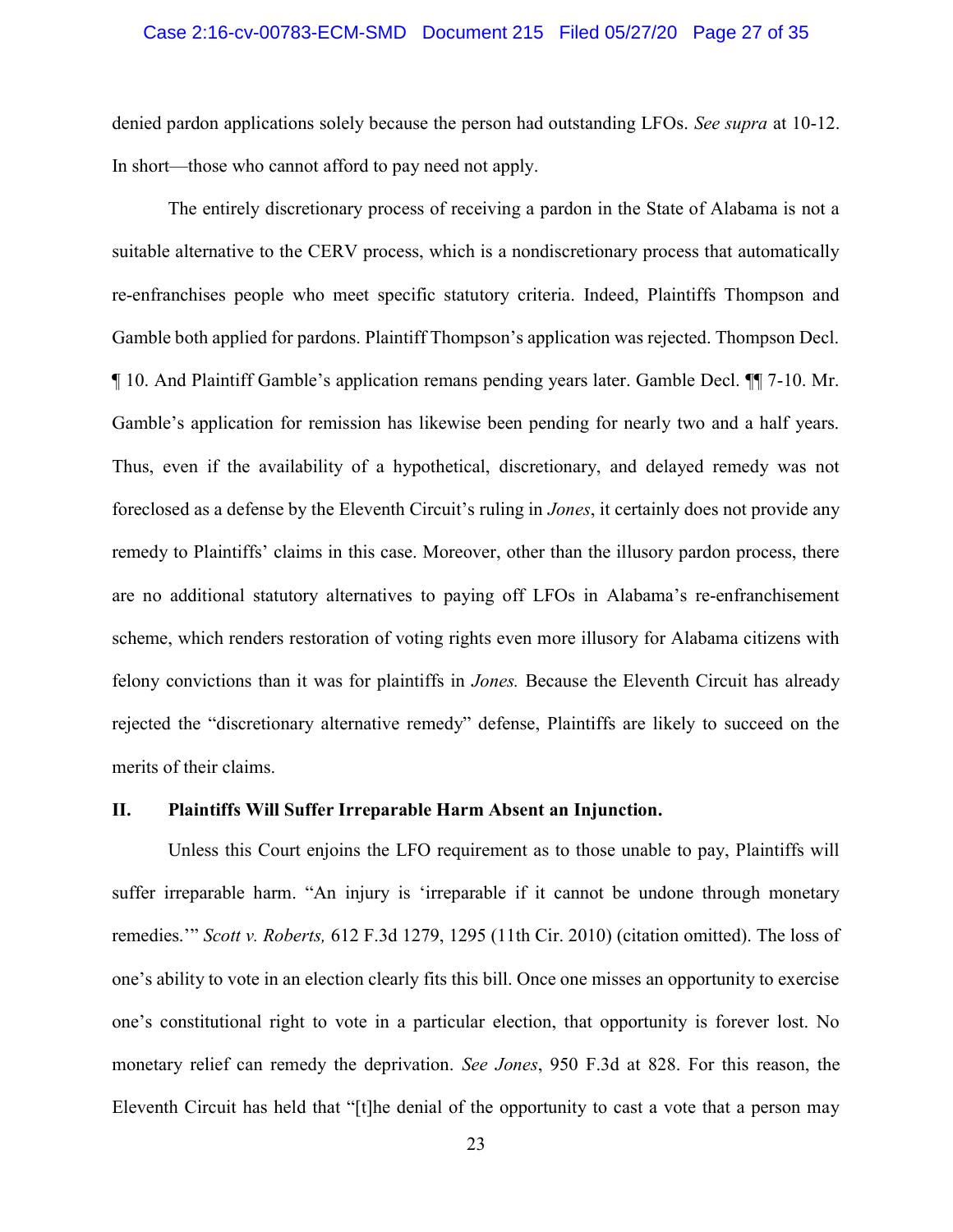#### Case 2:16-cv-00783-ECM-SMD Document 215 Filed 05/27/20 Page 28 of 35

otherwise be entitled to cast—even once—is an irreparable harm." Id.; see League of Women Voters of N.C. v. North Carolina, 769 F.3d 224, 247 (4th Cir. 2014) (noting that "[c]ourts routinely deem restrictions on fundamental voting rights irreparable injury" and citing cases); League of Women Voters of Fla., Inc., v. Detzner, 314 F. Supp. 3d 1205, 1223 (N.D. Fla. 2018) ("[I]rreparable injury is presumed when '[a] restriction on the fundamental right to vote' is at issue." (citation omitted) (alteration in original)).

Without a preliminary injunction, Plaintiffs and many others are under imminent threat of being denied their right to vote in upcoming elections. According to Plaintiffs' expert, Dr. Daniel Smith, who analyzed Alabama's felony conviction and LFO records, there are over 99,000 individuals with felony convictions between 1993 and 2019 who have outstanding LFO obligations in Alabama, close to 90,000 of whom owe more than \$1,000. See Smith Report ¶ 79 & Table 3.

Alabama will hold local municipal elections on August 25, 2020, and the general election for President and other offices will take place November 3, 2020. Because of outstanding debt that they are unable to pay, Plaintiffs are prohibited from registering to vote and voting in either of these upcoming elections. Plaintiff Thompson owes \$30,000 in restitution, well in excess of her annual income before taxes and not including any expenses. Thompson Decl. ¶¶ 5-7. Plaintiff Gamble owes almost \$30,000 in fines from his prosecution and conviction. Gamble Decl.  $\P$  8-9. Neither has the financial ability to pay these LFOs in full before the next election. Despite meeting every other qualification for a CERV, Plaintiffs are denied the right to vote solely because of their lack of wealth.

GBM will also suffer direct, irreparable injury to its organizational mission absent an injunction. GBM currently spends a great deal of time helping Alabamians with limited means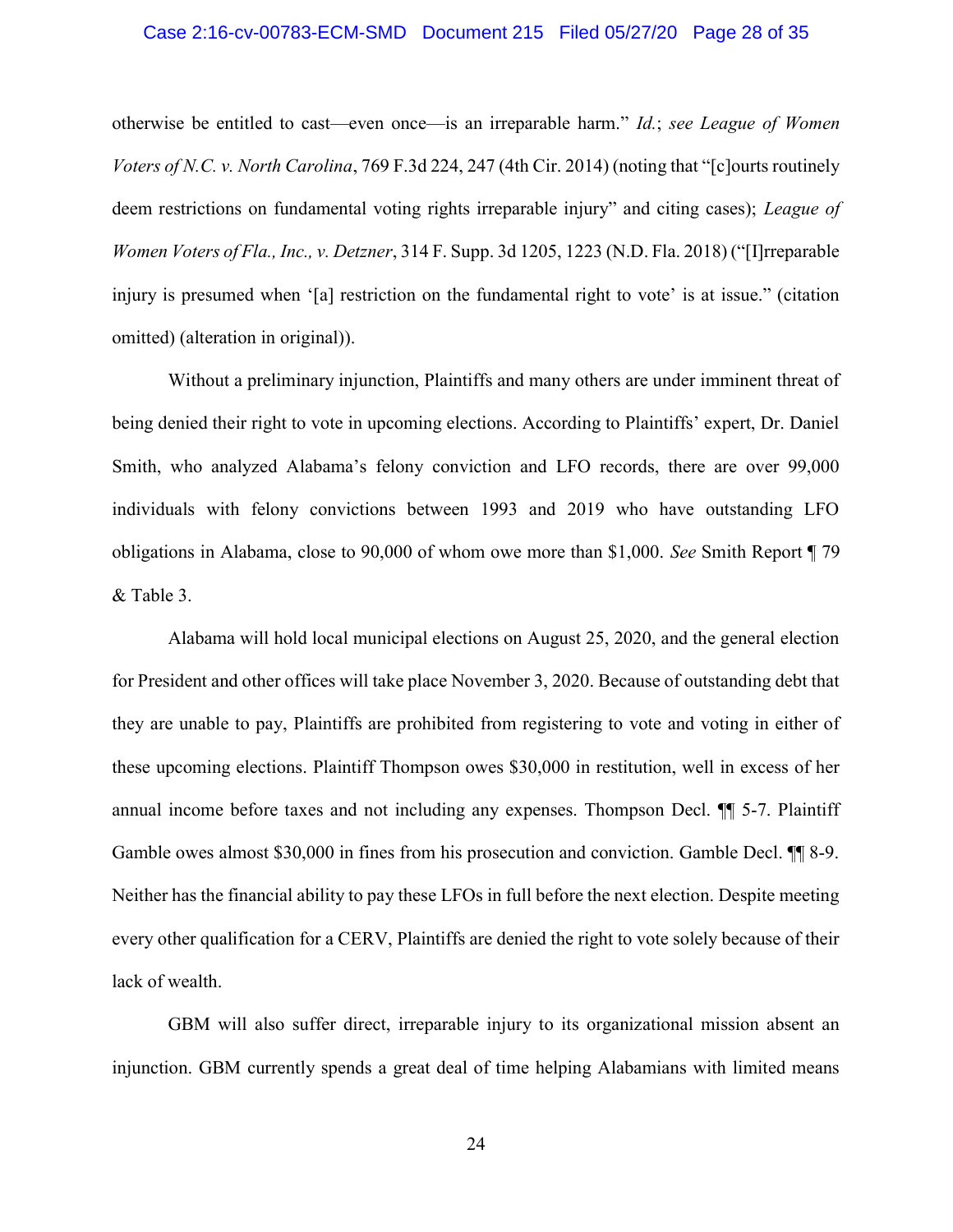#### Case 2:16-cv-00783-ECM-SMD Document 215 Filed 05/27/20 Page 29 of 35

navigate the CERV process to regain their voting rights. In many instances, however, this time is wasted because of the high number of individuals with outstanding LFOs that they cannot afford to pay. Douglas Decl. ¶¶ 8-16. Thus, GBM's efforts to register voters are frustrated both by the LFO requirement itself, which impedes its mission of registering voters, and by the diversion of its resources to often futile efforts to assess these voters' eligibility or apply for other means of rights restoration. Courts in this circuit and elsewhere have routinely deemed these irreparable harms. See, e.g., Ga. Coal. for People's Agenda, Inc. v. Kemp, 347 F.Supp.3d 1251, 1268 (N.D. Ga. 2018) (finding irreparable harm when organizations' voter "registration and mobilization efforts . . . will continue to be frustrated and organization resources will be diverted"); League of Women Voters of Fla. v. Cobb, 447 F.Supp.2d 1314, 1339 (S.D. Fla. 2006) (finding irreparable harm when organizations "significantly scaled back their voter registration operations and are losing valuable time ... to add new registrants to Florida's voter rolls"); see also League of Women Voters of U.S. v. Newby, 838 F.3d 1, 9 (D.C. Cir. 2016) (finding "injury for purposes both of standing and irreparable harm" when "obstacles" "make it more difficult for the Leagues to accomplish their primary mission of registering voters" before registration deadline).

## III. The Balance of Equities Favors Granting a Preliminary Injunction.

 The threatened irreparable injury to Plaintiffs' right to vote far outweighs any harm a preliminary injunction might cause Defendants.

 On one side of the ledger sits Plaintiffs' "interest in their opportunity to exercise the core democratic right of voting," and GBM's interest in helping other Alabama citizens do so. Jones, 950 F.3d at 829. This interest is of paramount importance: voting is a "fundamental political right, because [it is] preservative of all rights." *Harper*, 383 U.S. at 667 (quoting *Yick Wo v. Hopkins*, 118 U.S. 356, 370 (1886)).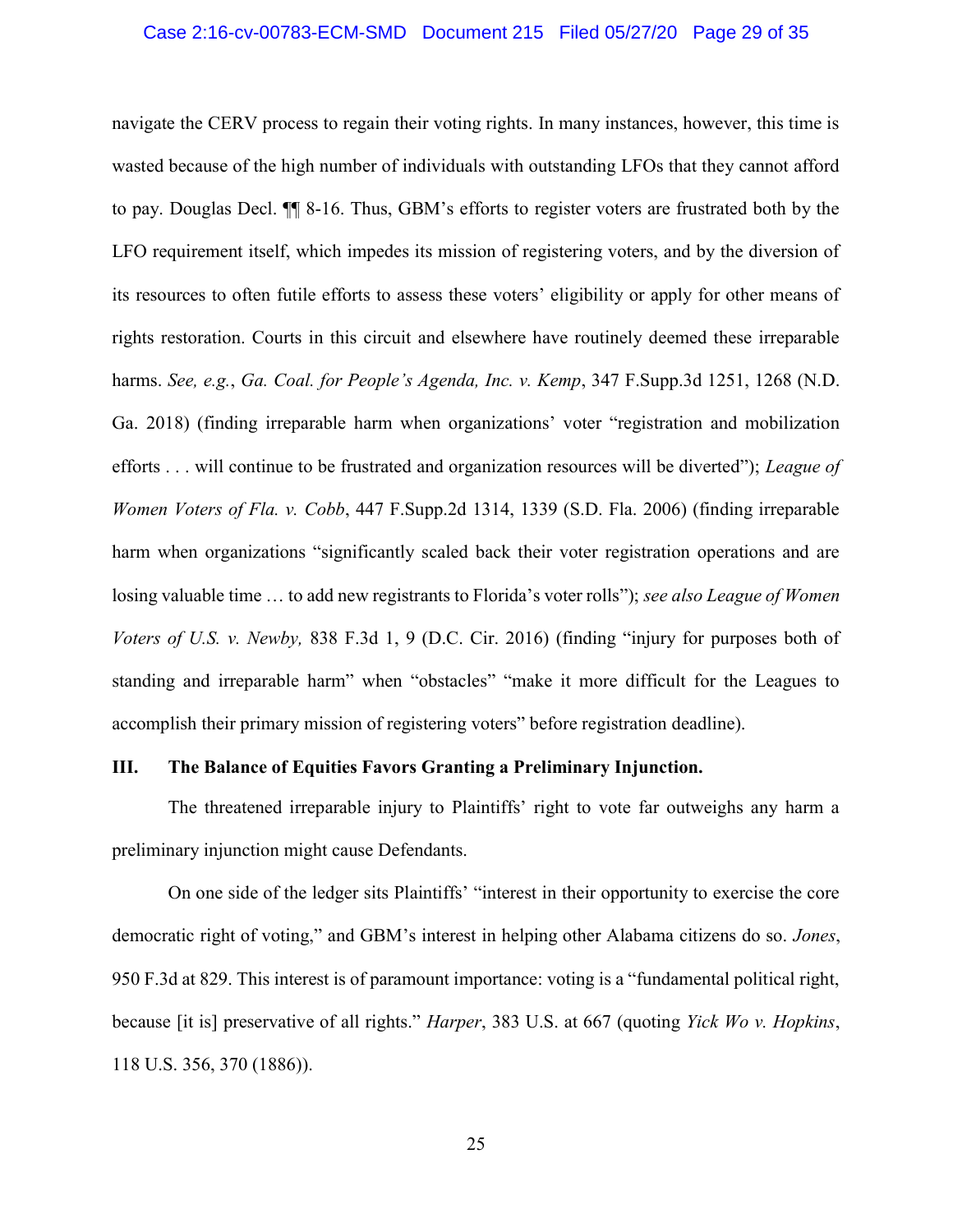#### Case 2:16-cv-00783-ECM-SMD Document 215 Filed 05/27/20 Page 30 of 35

 By contrast, a preliminary injunction will merely impose—at most—an administrative burden on Defendants. As the Eleventh Circuit noted in Jones, the scope of that burden is up to the state. There, the court explained that the state could devise its procedure, but must make "a good faith effort to ensure that no felon otherwise eligible to vote . . . is prevented from doing so because of his or her genuine inability to pay LFOs." Jones, 950 F.3d at 829-30.<sup>13</sup> The court noted that there were "a range of options available that do not appear unduly burdensome in light of the significance of the plaintiffs' interest." *Id.* at 830. The same is true for Alabama.<sup>14</sup>

Defendants cannot invoke the burdens the State created for itself through the CERV process to continue an unconstitutional restriction on the right to vote. See Jones, 950 F.3d at 830. "There is no contest between the mass denial of a fundamental constitutional right and the modest administrative burdens to be borne by [the Board] and other state and local offices involved in elections." Fish v. Kobach, 840 F.3d 710, 755 (10th Cir. 2016). Nor can Defendants rely on their abstract interest in protecting the State's statute. See Jones, 950 F.3d at 829; see also supra Part I.B (demonstrating inadequacy of Defendants' proffered state interests). The balance of equities thus supports an injunction.

 $13$  After a trial on the merits, the district court ordered an ability to pay process that creates a rebuttable presumption of inability to pay for individuals that "had an appointed attorney or was granted indigent status in the last proceeding that resulted in a felony conviction," or submit an affidavit of inability to pay. Jones v. DeSantis, No. 4:19-cv-300, Slip Op. at 121-22 (N.D. Fl. May 24, 2020).

 $14$  A preliminary injunction must be applied broadly, given the rationale behind this Court's denial of Plaintiffs' motion for class certification. See Opinion Denying Class Certification at 9 (Doc. 194) (noting that "a class injunction . . . would be identical in scope, breadth and effect to an individual injunction awarded in favor of the individual plaintiffs" (citation omitted)); Defendants' Br. Opposing Class Certification at 15 (Doc. 113) (explaining that "an injunction not to enforce [Ala. Code  $\S$  15-22-36.1(a)(3)] would have the same effect whether entered for one plaintiff or one thousand plaintiffs").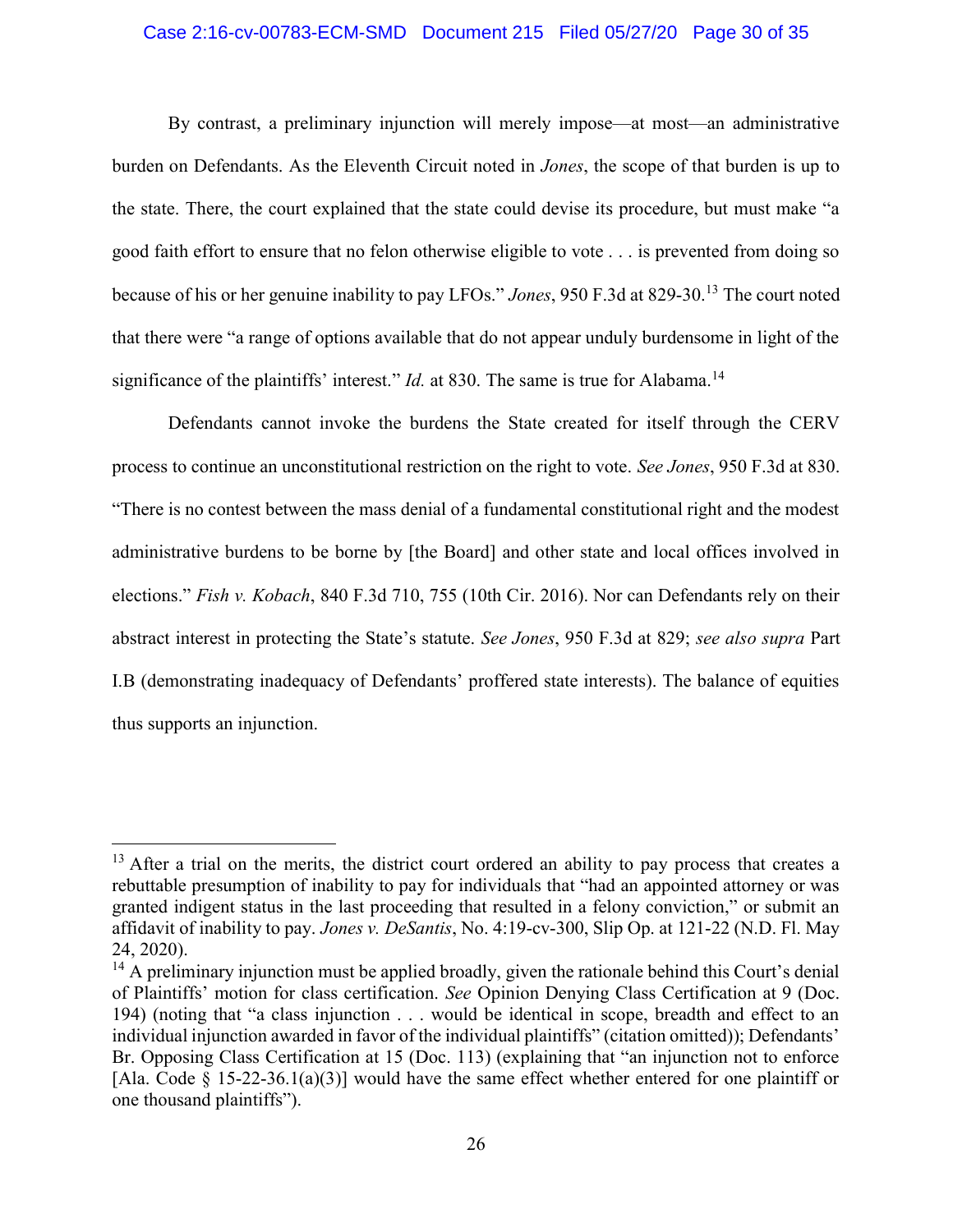### IV. A Preliminary Injunction Will Serve the Public Interest.

Finally, enjoining the LFO requirement as applied to those unable to pay would serve the public interest. "The vindication of constitutional rights . . . serve[s] the public interest almost by definition." League of Women Voters of Fla. v. Browning, 863 F.Supp.2d 1155, 1167 (N.D. Fla. 2012). By providing a procedure by which those unable to pay their LFOs can register to vote, an injunction would vindicate Plaintiffs' constitutional rights. Thus, a "conclusion that the plaintiffs have a substantial likelihood of success on the merits disposes of the [[public interest] question in short order." Jones, 950 F.3d at 831.

This is all the more so because of the nature of the right being preserved. "The 'cautious protection of the Plaintiffs' franchise-related rights is without question in the public interest.'" Id. at 830 (citation omitted). Alabamians have a vital interest in "ensuring that their peers who are eligible to vote are able to do so in every election." Id. at 831.

Moreover, allowing financial difficulties to stand between otherwise-eligible voters and the ballot box could harm public confidence in Alabama's elections. See Jones, 950 F.3d at 830 ("[T]he knowledge that otherwise-eligible voters were not counted 'would be harmful to the public's perception of the election's legitimacy. . . ." (citation omitted)). As Alabama heads toward its first elections in over a century conducted during a global pandemic, that public confidence is even more vital. The public interest therefore weighs in favor of enjoining the LFO requirement as to those unable to pay.

#### CONCLUSION

Accordingly, the Court should enjoin Alabama Code Section 15-22-36.1(a)(3) as applied to those who lack the ability to pay their LFOs. Because the deadline to register to vote in the upcoming August municipal elections is August 11 and because Plaintiffs and others similarly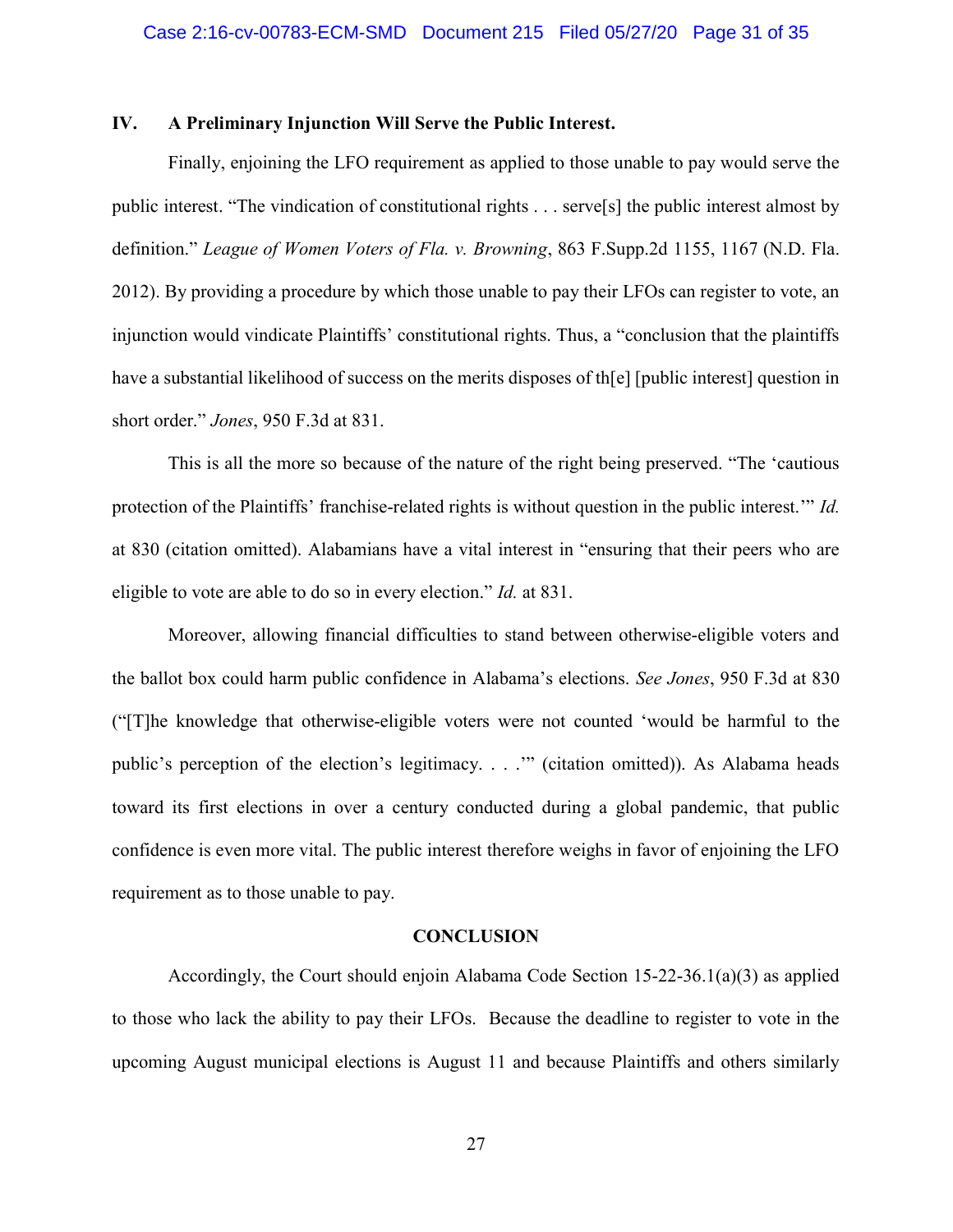situated must apply for and receive a CERV prior to registering to vote, movants respectfully request an expeditious ruling on this motion for preliminary injunction.

Dated: May 27, 2020

Respectfully Submitted,

/s/ Jessica Ring Amunson

Jessica Ring Amunson (DC Bar: 497223) Jennifer Yun (DC Bar: 1600953) Jenner & Block LLP 1099 New York Ave. NW, Ste. 900 Washington, DC 20001 (202) 736-6000 jamunson@jenner.com jyun@jenner.com

Jason Hipp (NY Bar: 5232277) Jenner & Block LLP 919 Third Avenue New York, NY 10022 (212) 407-1784 jhipp@jenner.com

J. Mitch McGuire (AL Bar: ASB-8317-S69M) McGuire & Associates, LLC 31 Clayton Street Montgomery, AL 36104 (334) 517-1000 jmcguire@mandabusinesslaw.com

Danielle Lang (CA Bar: 304450) Mark Gaber (DC Bar: 988077) J. Gerald Hebert (VA Bar: 38432)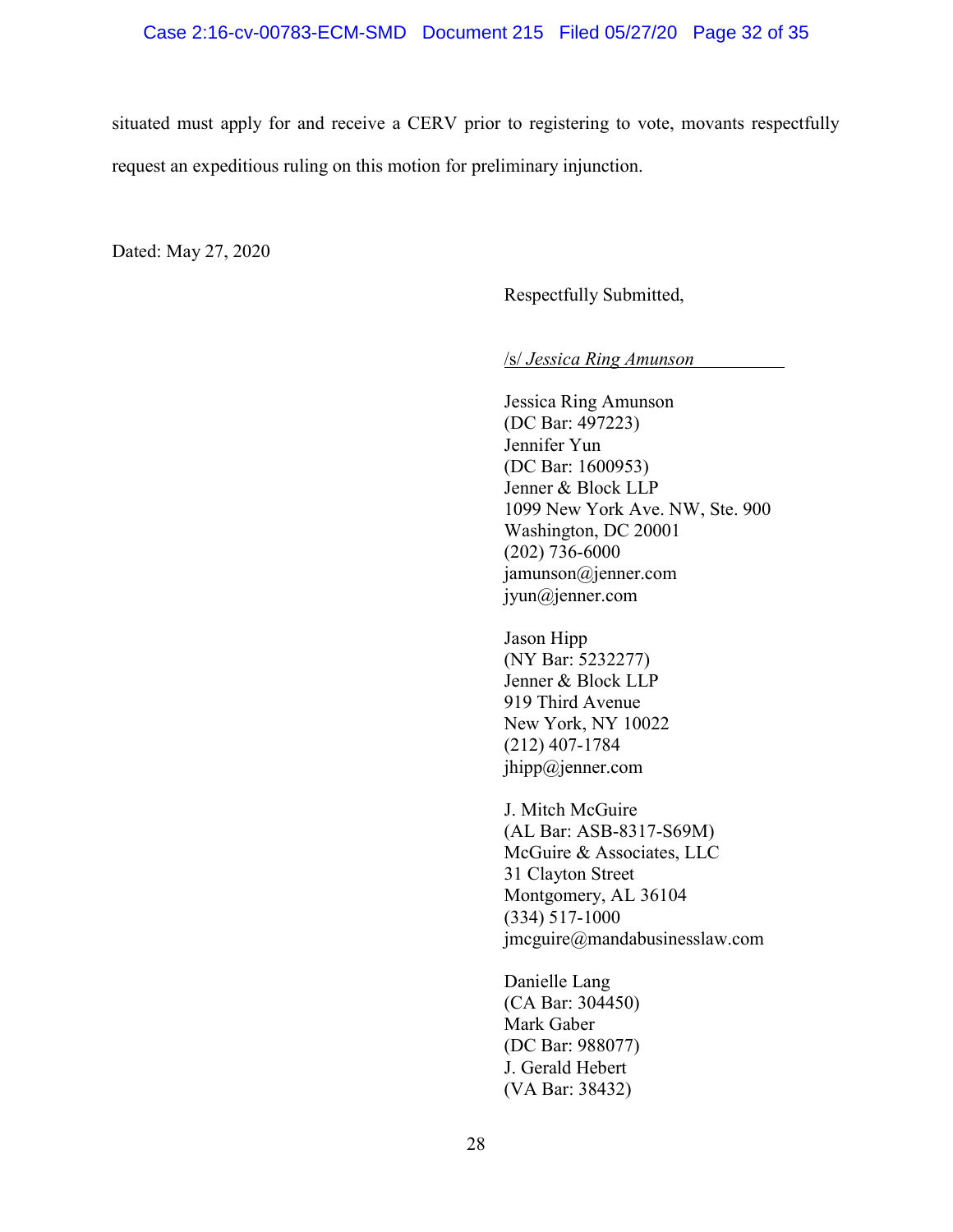Molly Danahy (DC Bar: 1643411) Campaign Legal Center 1101 14th St. NW Suite 1400 Washington, DC 20005 (202) 736-2200 mgaber@campaignlegalcenter.org dlang@campaignlegalcenter.org ghebert@campaignlegalcenter.org mdanahy@campaignlegalcenter.org

James U. Blacksher (AL Bar: ASB-2381-S82J) P.O. Box 636 Birmingham, AL 35201 (205) 591-7238 jblacksher@ns.sympatico.ca

Pamela Karlan (NY Bar: 2116994) Stanford Law School 559 Nathan Abbott Way Stanford, CA 94305 (650) 725-4851 karlan@stanford.edu

Aderson B. Francois (DC Bar: 498544) Institute for Public Representation Georgetown University Law Center 600 New Jersey Avenue NW Washington, DC 20001 (202) 662-6721 abf48@georgetown.edu

Armand G. Derfner (SC Bar: 1650) Derfner & Altman 575 King Street, Suite B Charleston, S.C. 29403 (843) 723-9804 aderfner@derfneraltman.com

Counsel for Plaintiffs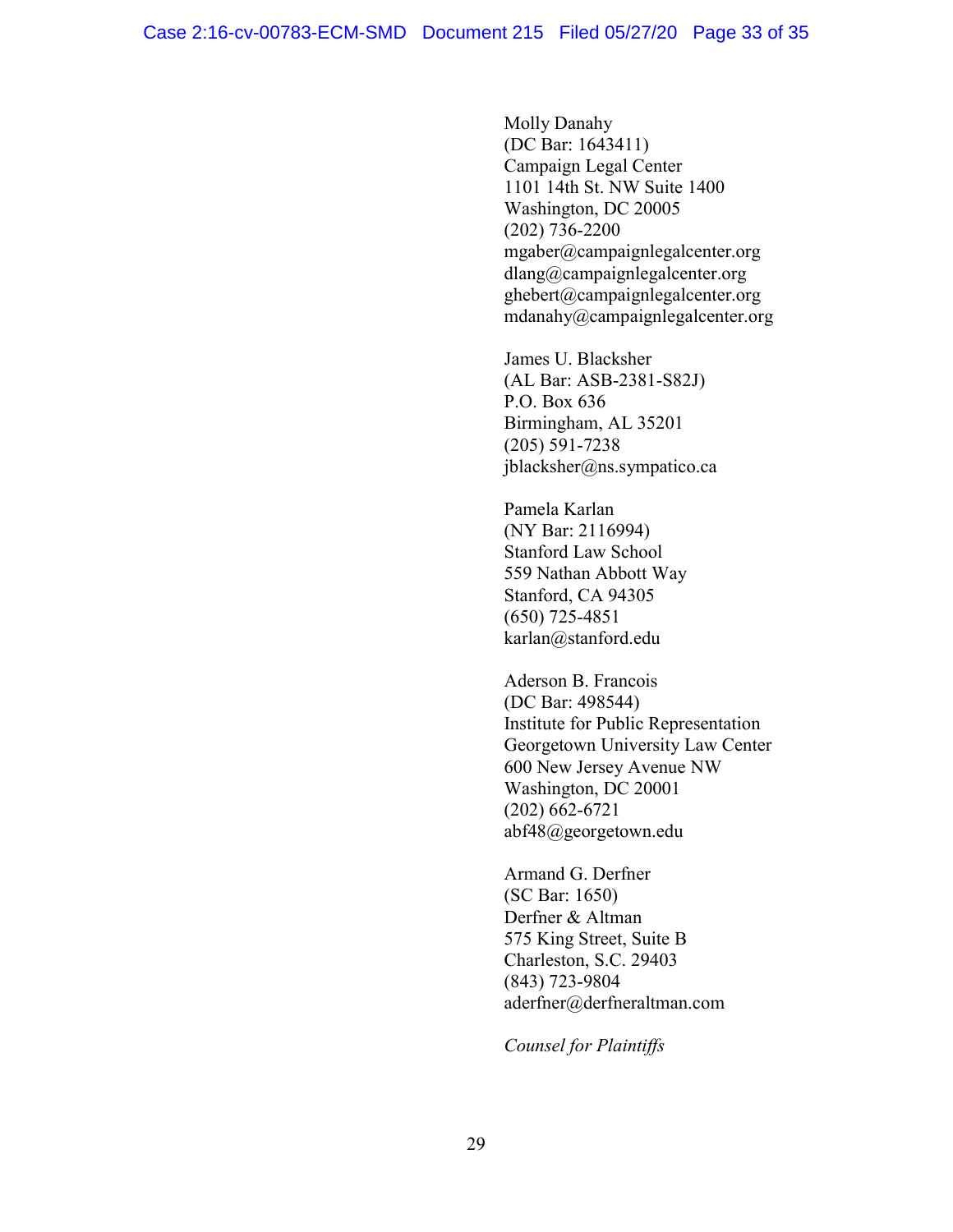Case 2:16-cv-00783-ECM-SMD Document 215 Filed 05/27/20 Page 34 of 35

### CERTIFICATE OF SERVICE

I hereby certify that, on May 27, 2020, I electronically filed the foregoing with the Clerk of the Court using the CM/ECF system, which will send notification of such filing to all counsel of record as listed below:

Brad A. Chynoweth State of Alabama Office of the Attorney General 501 Washington Avenue Post Office Box 300152 Montgomery, AL 36130 334.242.7997 Fax: 334.353.8440 Email: bchynoweth@ago.state.al.us

James William Davis State of Alabama Office of the Attorney General P O Box 300152 Montgomery, AL 36130-0152 334-353-1356 Fax: 334-353-8440 Email: jimdavis@ago.state.al.us

Laura Elizabeth Howell Office of the Alabama Attorney General P O Box 300152 Montgomery, AL 36130 334-353-1018 Fax: 334-353-8440 Email: lhowell@ago.state.al.us

Misty Shawn Fairbanks Messick Office of the Attorney General P O Box 300152 Montgomery, AL 36130-0152 334-353-8674 Fax: 334-353-8440 Email: mmessick@ago.state.al.us

Winfield James Sinclair Office of the Attorney General P O Box 300152